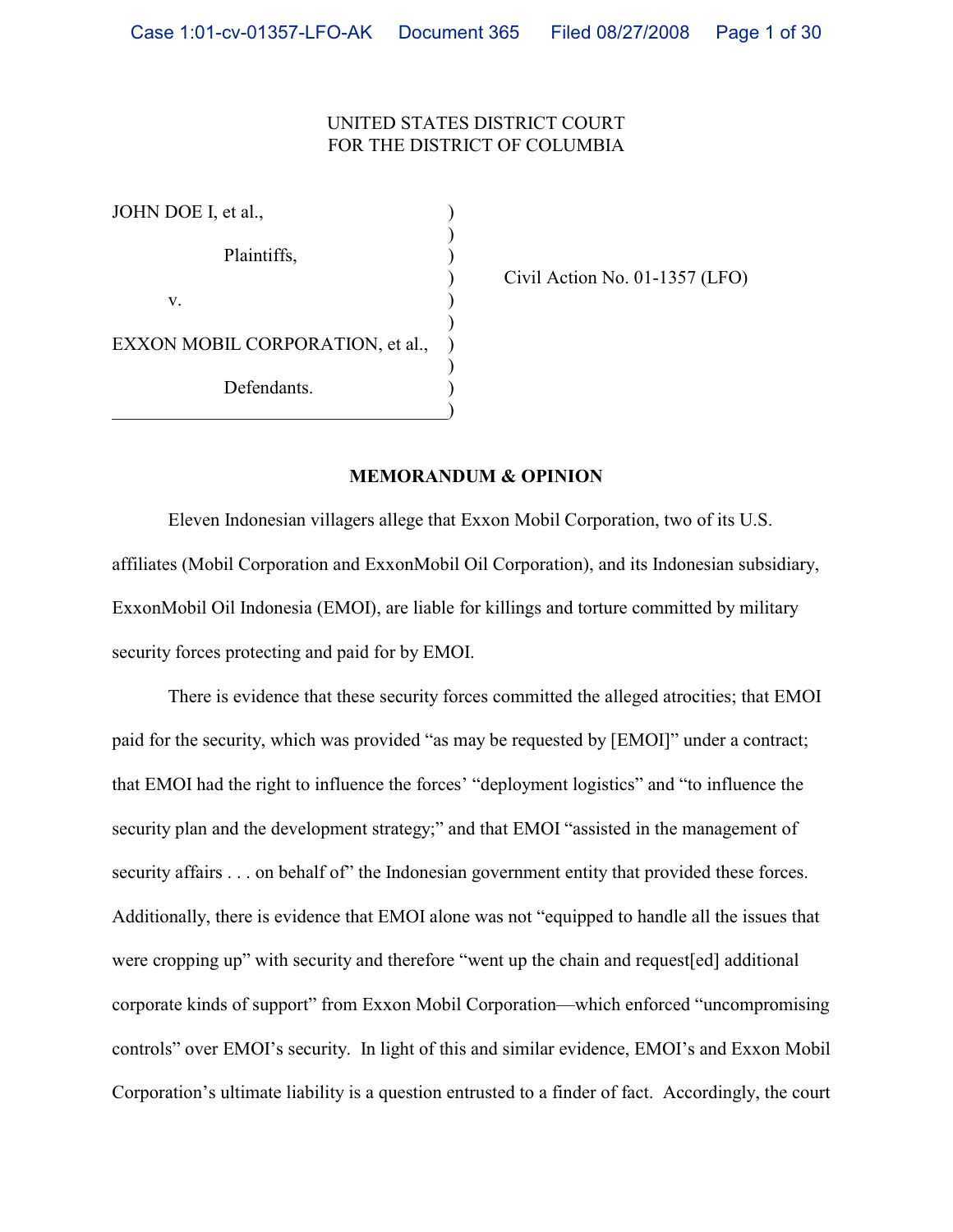will deny Exxon Mobil Corporation's and EMOI's motions for summary judgment. Because there is insufficient particularized evidence regarding the other two Defendant affiliates (Mobil Corporation and ExxonMobil Oil Corporation), however, the court will grant their motions for summary judgment.A corresponding order accompanies this memorandum.

#### **I. BACKGROUND**

### **A. Facts**

Exxon Mobil's ties to Indonesia trace back more than one hundred years when a predecessor to Mobil Oil Corporation first opened a branch office in Indonesia. Answer ¶ 35 [dkt # 153]. In 1967, Mobil Oil Corporation incorporated Mobil Oil Indonesia Inc. (MOI), a Delaware corporation with a principal place of business in Jakarta, Indonesia. Defs.' Response to Pls.' Counterstatement of Material Facts ("Defs.' SMF Resp.") ¶ 5. MOI's initial capitalization was a paltry \$1,000. Pl's. Ex. 77. A few years later, MOI discovered the lucrative Arun gas field in Indonesia's Aceh province on the island of Sumatra. Defs.' SMF Resp. ¶¶ 36, 39. MOI worked as a contractor for Indonesia's state-owned oil and gas company "Pertamina" (the official name is Persusahaan Pertambangan Minyak dan Gasbumi Negara). *Id.* ¶ 36; Defs.' SMF Resp. ¶ 49. Through a joint venture known as "PT Arun" (officially, PT Arun Natural Gas Liquefaction Company), Mobil Oil Corporation and the Indonesian Government processed the natural gas for shipment. Amended Compl. ¶ 36 [dkt # 123-2].

The Indonesian Government may designate an asset as a "Vital National Object," which requires military security protection. Defs.' SMF Resp. ¶ 54. Defendants contend that, since 1983, the Indonesian Government has designated the Arun Field such a Vital National Object. Defs.' SMF Resp. ¶ 54.Plaintiffs argue, however, that Defendants were not required to contract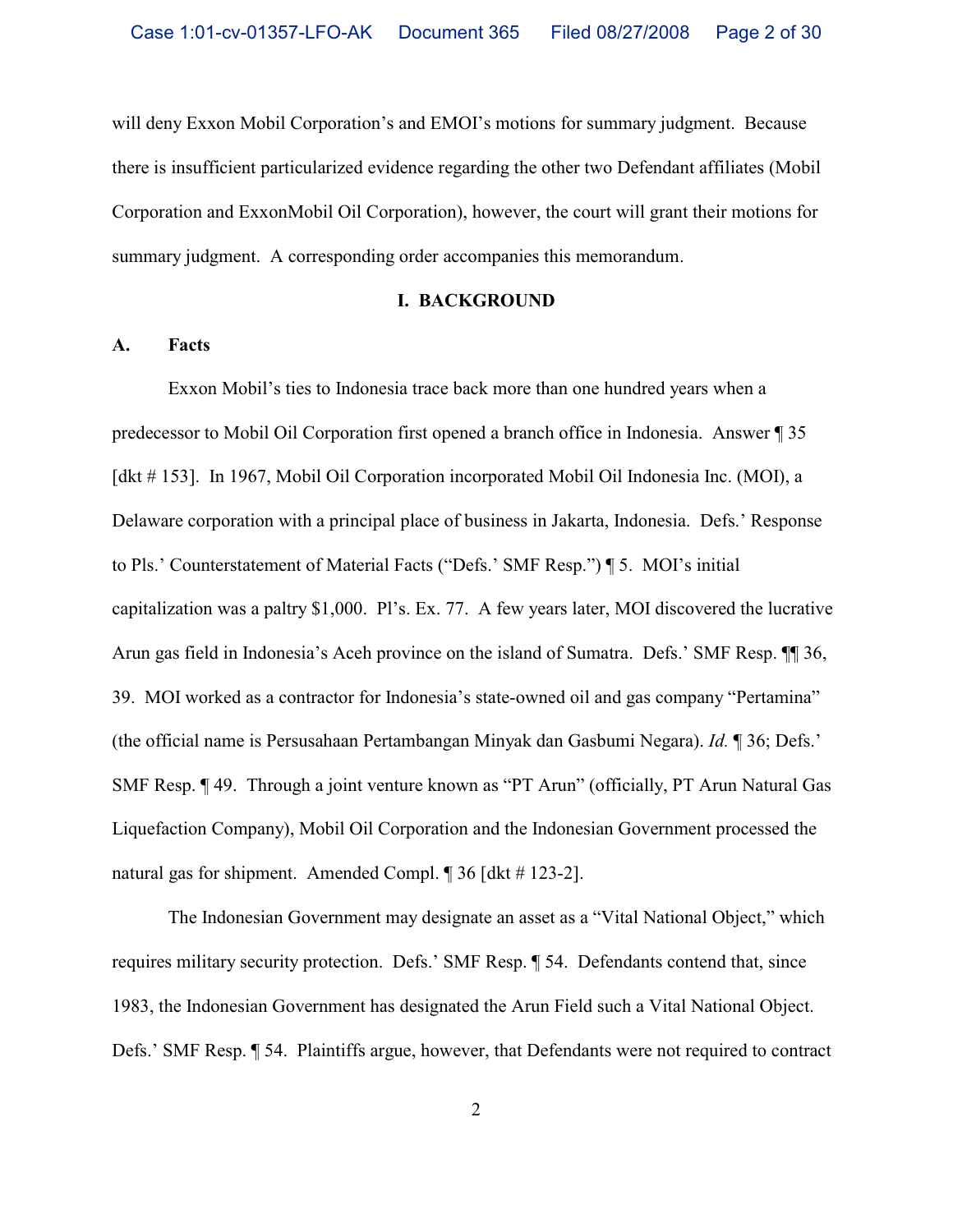for the use of the military to protect the Arun Field. Pls.' Mem. at 15.

A Production Sharing Contract ("PSC" or "Contract"), effective as of 1998, governs the relationship between MOI and Pertamina, and provides for military security protection at MOI's discretion. Pls.' Ex. 337. Under the Contract, Pertamina agreed to "assist and expedite [MOI's] execution of" gas extraction and production "by providing . . . security *protection . . . as may be requested by [MOI]* . . . ." *Id*. **[5.3(c)** (emphasis added). MOI paid Pertamina for these security costs. *Id*.Security was a particular concern because Aceh was experiencing violent civil conflict as the Geraken Aceh Merdeka ("GAM") separatist movement demanded independence from the Indonesia Government in Jakarta. Defs.' SMF ¶ 60.

Mobil Corporation and Exxon Corporation merged in 1999, creating the corporate entities that include the current "Exxon Defendants." Defs.' SMF Resp. ¶ 8. The new overarching parent corporation of the various Mobil and Exxon affiliates became Defendant Exxon Mobil Corporation.Defendant Mobil Corporation became its wholly-owned subsidiary. *Id.* Mobil's subsidiary, in turn, is Defendant ExxonMobil Oil Corporation. These three entities—Exxon Mobil Corporation, Mobil Corporation, and ExxonMobil Oil Corporation (in descending hierarchical order)—comprise "the U.S. Defendants." (For simplicity, the court refers to each as "Exxon Mobil," "Mobil," and "ExxonMobil Oil.") Mobil, the second entity in this chain, was also the ultimate parent of MOI, which—after a name change—became EMOI (Exxon Mobil Oil Indonesia Inc.), the fourth Exxon Defendant at issue. Defs.' SMF Resp. ¶ 6. This name change did not alter MOI's corporate structure or its relationship to the U.S. Exxon Defendants. *Id*.The terms "EMOI" and "MOI" are used interchangeably.

Meanwhile, EMOI's security situation deteriorated. Defs.' SMF Resp. ¶ 60. In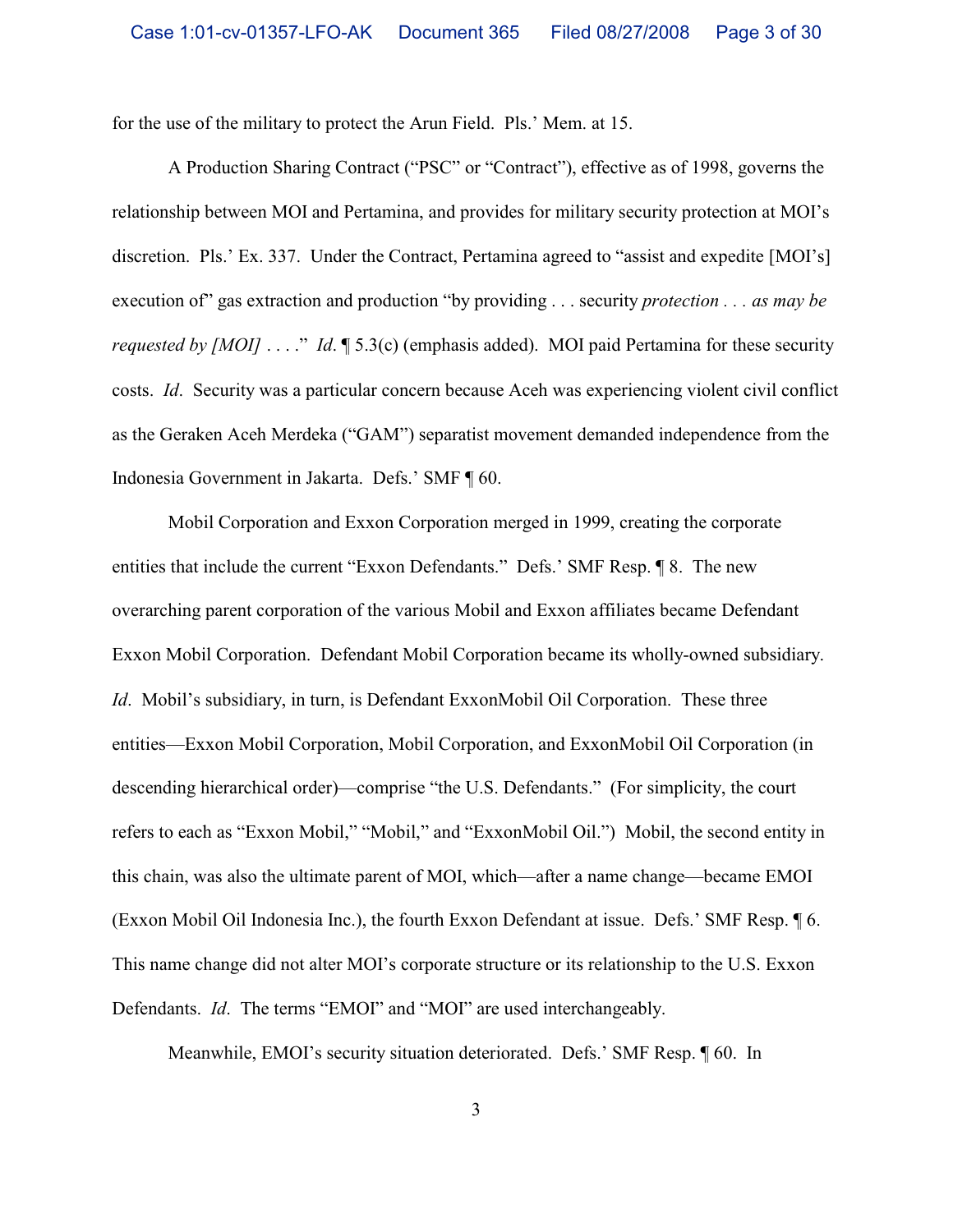December 1999, Robert Haines—Exxon Mobil's Manager of International Government Affairs—sent a memorandum to Mobil's CEO, reporting on his meeting in Indonesia with MOI to discuss the security concerns in Aceh. Pls.' Ex. 15. Haines noted a "complete breakdown of law and order in the province" and that "MOI has asked for the assistance of the military to protect its facilities." *Id*. Haines also cautioned that "[t]he presence of troops, however, only serves to inflame the population and results in suspicions that MOI is linked to the military." *Id*.

Troops assigned to EMOI under the Contract, however, allegedly suffered their own breakdown of law and order as they allegedly beat, shot, and tortured Plaintiffs—Indonesian villagers living in Aceh near the Arun Project. *See* Amended Compl. ¶¶ 67–77.Plaintiff John Doe I alleges that, in January 2001, "ExxonMobil security personnel" accosted him as he rode his bicycle cart to the local market. *Id*. ¶ 67. He contends that the security personnel shot him in the wrist and threw a hand grenade at him, causing severe injuries. *Id*. He was allegedly killed in 2003 during a raid on his village. *Id*.

Plaintiff John Doe II alleges that Exxon Mobil security personnel detained him while he rode his motorbike and that they then tortured him—by beatings and electric shock—over a period of three months. *Id*. ¶ 68; *see also* Pl. John Doe II's Supp. Response to ExxonMobil Oil Corporation's First Set of Interrogatories ("John Doe II Supp. Interrogs.") [dkt # 265] at 2–3 (stating that soldiers who work for Defendants detained him as he went about his daily routine; beat him; struck him in the chin with a weapon; then detained him, stripped him naked, and burned him). Similarly, Plaintiff John Doe III alleges that Exxon Mobil's security personnel shot him in his leg as he rode his motorbike; later broke his kneecap and smashed his skull; and tortured him over a period of one month. *Id*. ¶ 69.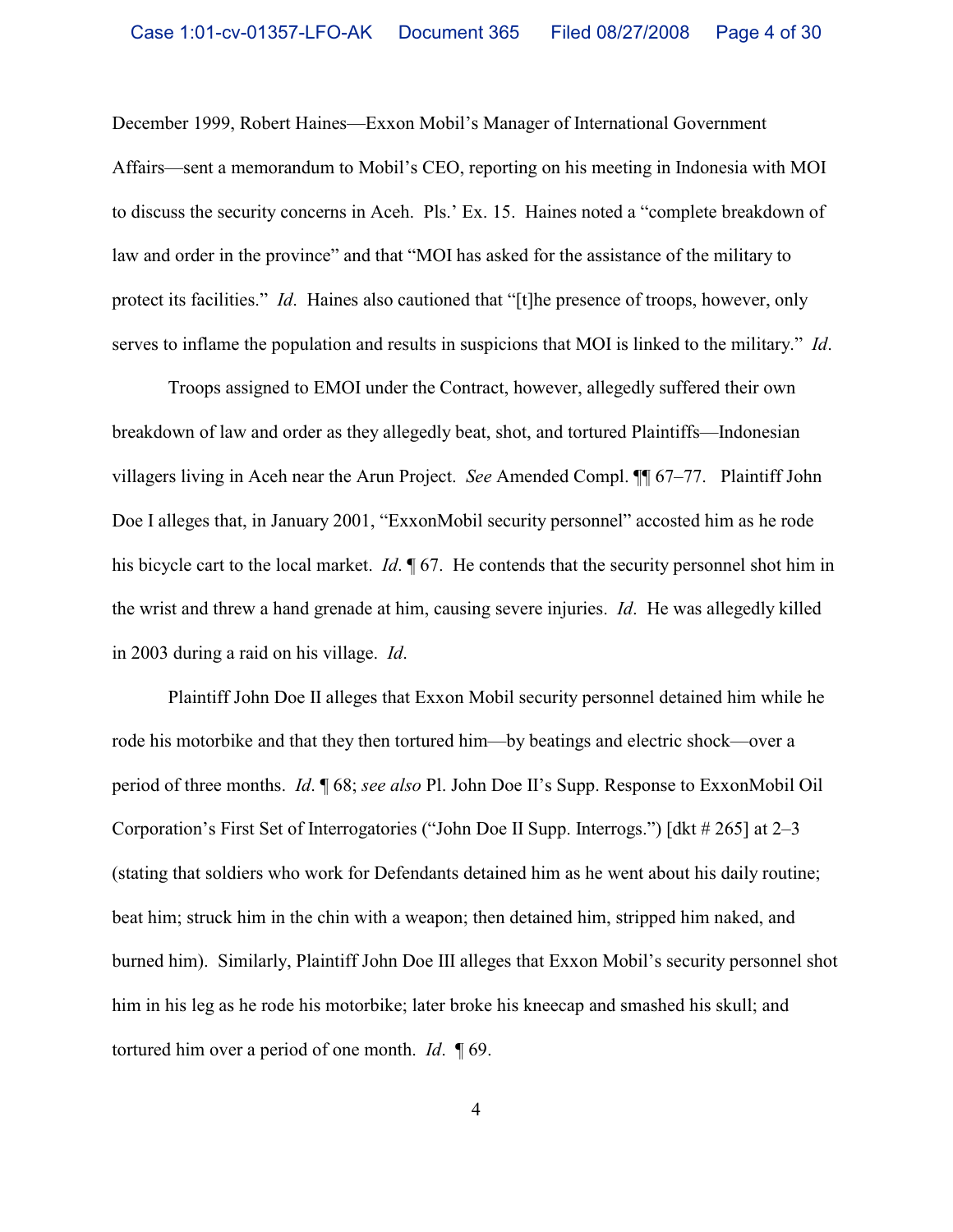The other Plaintiffs provide similar evidence of beatings, burnings and harm. *See id*. ¶¶ 70–77 (John Does IV–VIII; Jane Does I–IV); *see also* John Doe IV's Supp. Interrogs. [dkt # 265] at 2–3 (stating that soldiers who worked for Defendants stopped him while traveling; beat him; and carved the abbreviation *GAM* into his back with a knife, leaving a visible scar); John Doe V's Supp. Interrogs. [dkt # 265] at 2–3 (stating that soldiers burned approximately 40 houses in his village and that a soldier named "Beni" from Unit 133 beat his son).

The security situation deteriorated to the point where EMOI could no longer operate the production facilities in Aceh. Defs.' SMF Resp. ¶ 60. Accordingly, on March 9, 2001, EMOI shut down operations for approximately three months. *Id*.

### **B. Procedural History**

On June 19, 2001, Plaintiffs, 11 Indonesian citizens proceeding under pseudonyms, filed their Complaint [dkt # 3] against the four Exxon Defendants and Defendant PT Arun. Plaintiffs asserted 15 claims. These included federal claims under the Alien Tort Claims Act, 28 U.S.C. § 1350, and the Torture Victim Protection Act, 28 U.S.C. § 1350; they also included various statelaw tort claims, such as wrongful death, assault, and battery.

On October 14, 2005, this court granted Defendants' motion to dismiss Plaintiffs' federal statutory claims, but allowed Plaintiffs' state-law tort claims against the Exxon Defendants to proceed (with discovery restrictions). *Doe*, 393 F. Supp. 2d at 21–22.The court dismissed as nonjusticiable all claims against the joint venture PT Arun, which was 55% owned by Pertamina, because of "a significant risk of interfering in Indonesian affairs and thus U.S. foreign policy concerns." *Id*. at 28.The court required the parties to "tread cautiously" with the surviving tort claims and stated that "[d]iscovery should be conducted in such a manner so as to avoid intrusion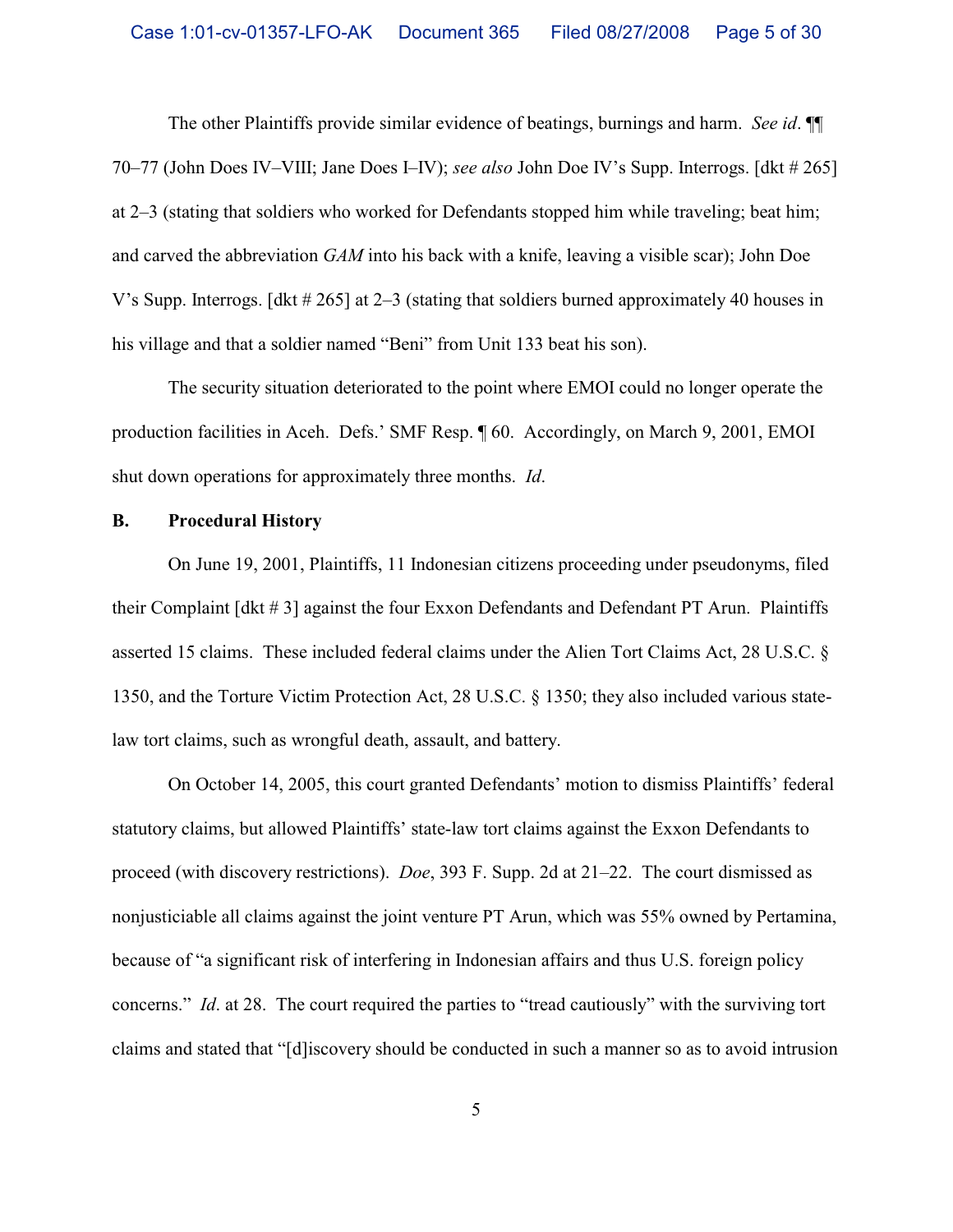into Indonesian sovereignty." *Id*. at 29.

On March 2, 2006, the court granted [dkt # 136] Plaintiffs' motion to amend the

Complaint and to file their First Amended Complaint. The Amended Complaint alleged the

following ten torts against each of the four Exxon Defendants:

- (1) wrongful death (Jane Does II, III, and IV, on behalf of their husbands, John Does II, III, and IV);
- (2) battery (John Does I–VII, and Jane Doe I);
- (3) assault (John Does I–VII, and Jane Doe I);
- (4) arbitrary arrest, detention, and false imprisonment (John Does I–VII);
- (5) negligence (all Plaintiffs);
- (6) intentional infliction of emotional distress (all Plaintiffs);
- (7) negligent infliction of emotional distress (all Plaintiffs);
- (8) negligent hiring (all Plaintiffs);
- (9) negligent supervision (all Plaintiffs); and
- (10) conversion (John Does II and V).

The court, however, granted Defendants' motion to dismiss Plaintiffs' claims of intentional infliction of emotional distress, leaving nine torts. The court also concluded that D.C. law applied to the surviving claims except the wrongful-death claim, to which Delaware law applied.

Discovery was limited to two issues: (1) personal jurisdiction over EMOI; and (2) the Exxon Defendants' knowledge of, and proximate cause of, Plaintiffs' alleged injuries. *See* Orders of March 6, 2006 [dkt # 138] and May 3, 2006 [dkt # 158]. The governing discovery Order also "avoided discovery in Indonesia, except that it required defendants to produce any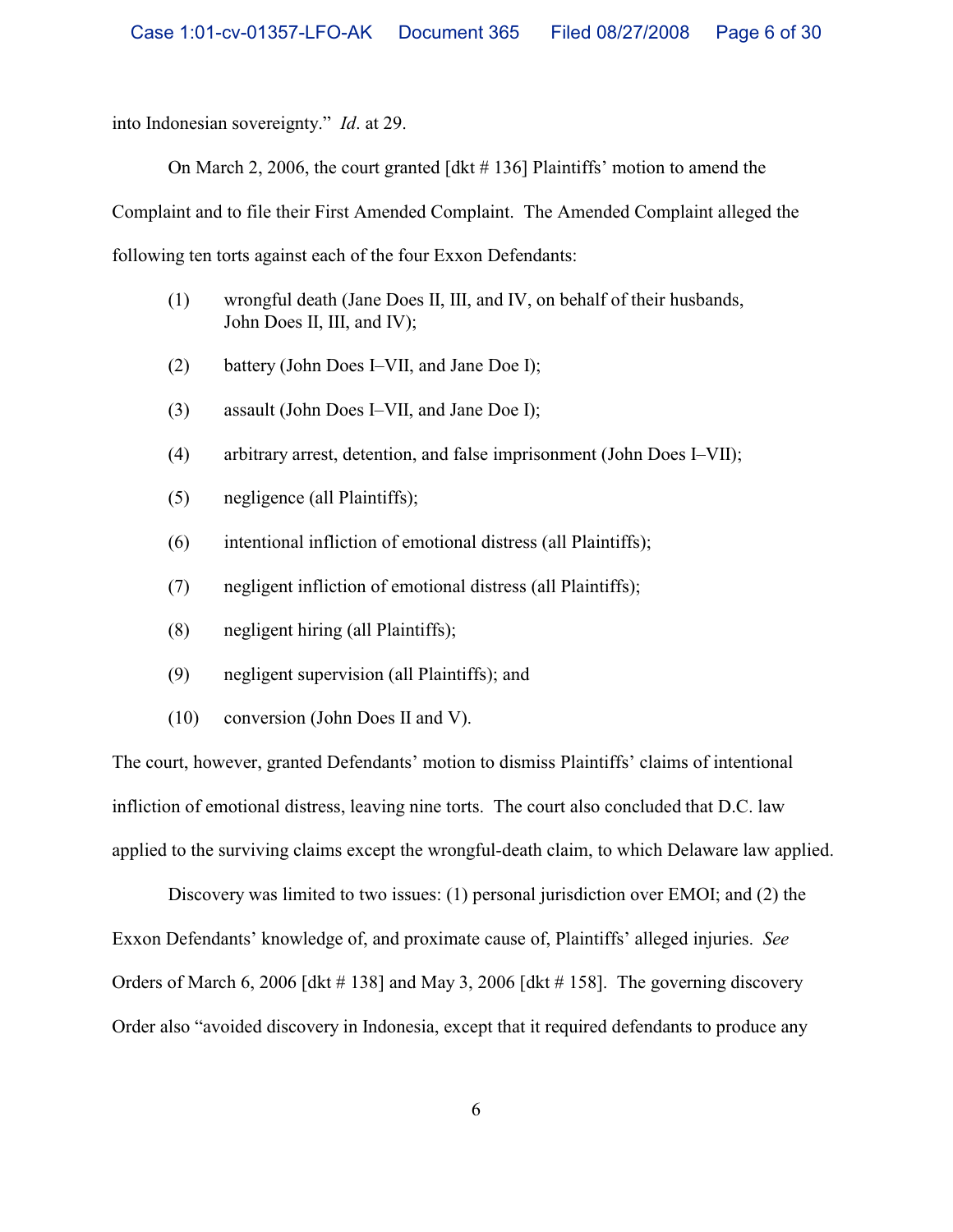documents they intend to use in their defense." May 3, 2006 Mem. at 2.

When discovery closed, EMOI moved to dismiss for lack of personal jurisdiction and all four Exxon Defendants moved for summary judgment. The court recently denied EMOI's motion for lack of personal jurisdiction [dkt #339], leaving the pending summary judgment motions for this separate resolution. A few discovery disputes are pending, but the court has concluded that the summary judgment motions are ripe for resolution. *See Ernie Haire Ford, Inc. v. Ford Motor Co.*, 260 F.3d 1285, 1290 n.2 (11th Cir. 2001) (upholding district court's decision to rule on summary judgment during pending discovery dispute that was "unlikely to produce a genuine issue of material fact").

#### **II. DISCUSSION**

Summary judgment "should be rendered if the pleadings, the discovery and disclosure materials on file, and any affidavits show that there is no genuine issue as to any material fact and that the movant is entitled to judgment as a matter of law." Fed. R. Civ. P. 56(c). A party seeking summary judgment always bears the initial responsibility of informing the district court of the basis for its motion, and identifying those portions of the discovery and disclosure materials that it believes demonstrate the absence of a genuine issue of material fact. *See Celotex Corp. v. Catrett*, 477 U.S. 317, 323 (1986). The court draws all inferences from the evidence in favor of the party opposing summary judgment, here the Plaintiffs. *See Estate of Coll-Monge v. Inner Peace Mov't,* 524 F.3d 1341, 1346 (D.C. Cir. 2008).

Defendants' bases for summary judgment come under three broad contentions: (A) Defendants are not liable for the alleged torts; (B) even assuming Defendants were otherwise liable, dismissal is required because Pertamina is an indispensable party that cannot be joined;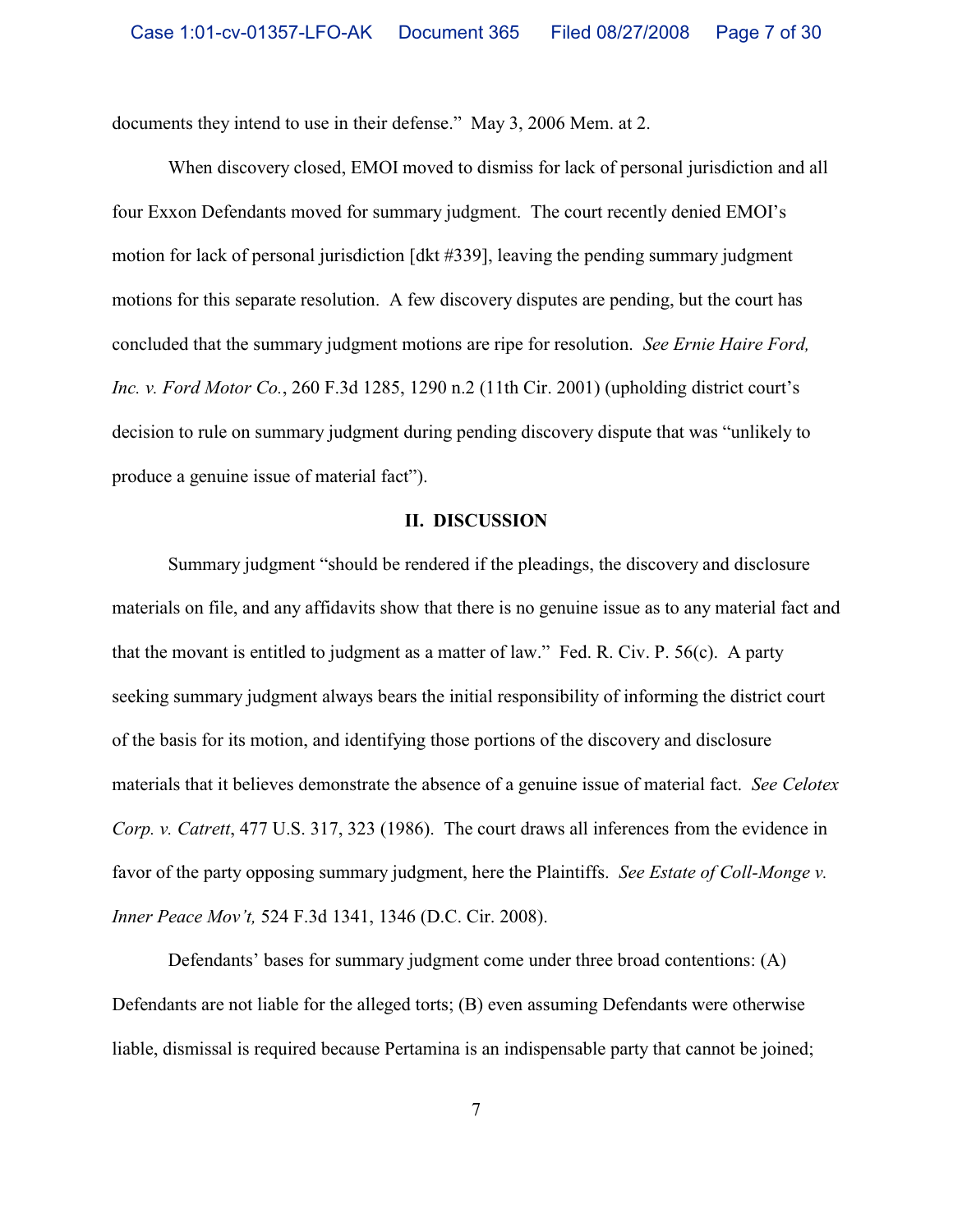and (C) in any event, the statute of limitations bars certain claims of John Does II, IV, and V. The court addresses these points in turn.

## **A. A Finder of Fact Could Conclude That EMOI and Its Parent Exxon Mobil Are Liable for the Alleged Torts.**

Defendants first say that they simply are not liable for the alleged acts. This argument has three parts: (1) there is insufficient evidence its paid security forces committed the alleged torts (requiring summary judgment in favor of all four Defendants); (2) even if there were such evidence, there is insufficient evidence that EMOI is liable for the security forces' conduct (requiring summary judgment in favor of all four Defendants); and (3) even if there were sufficient evidence of EMOI's liability, there is insufficient evidence that the U.S. Defendants are liable (requiring summary judgment in favor of the three U.S. Defendants).The court finds, however, that a reasonable finder of fact could conclude that the paid security forces committed the alleged torts and that EMOI and Exxon Mobil are liable. There is insufficient evidence of liability for the other two U.S. Defendants—Mobil and ExxonMobil Oil—so the court will grant the motion for summary judgment as to these Defendants.

# **1. There is Sufficient Evidence That EMOI's Paid Security Forces Committed the Alleged Torts.**

Defendants note, almost in passing: "[T]here is no evidence in the record—other than the uncorroborated assertions of Plaintiffs–that the injuries alleged in the Complaint even occurred —Def's Mem. in Supp. of Summ. J. ("Defs.' Mem.") at 3 (Preliminary Statement); *id*. at 6 ("[A]side from Plaintiffs' own self-serving interrogatory responses, nothing in the record substantiates or corroborates any such injuries.") (Summary of Facts).). Defendants own words, however, undercut their argument as they say: "As a threshold matter, there is no dispute that the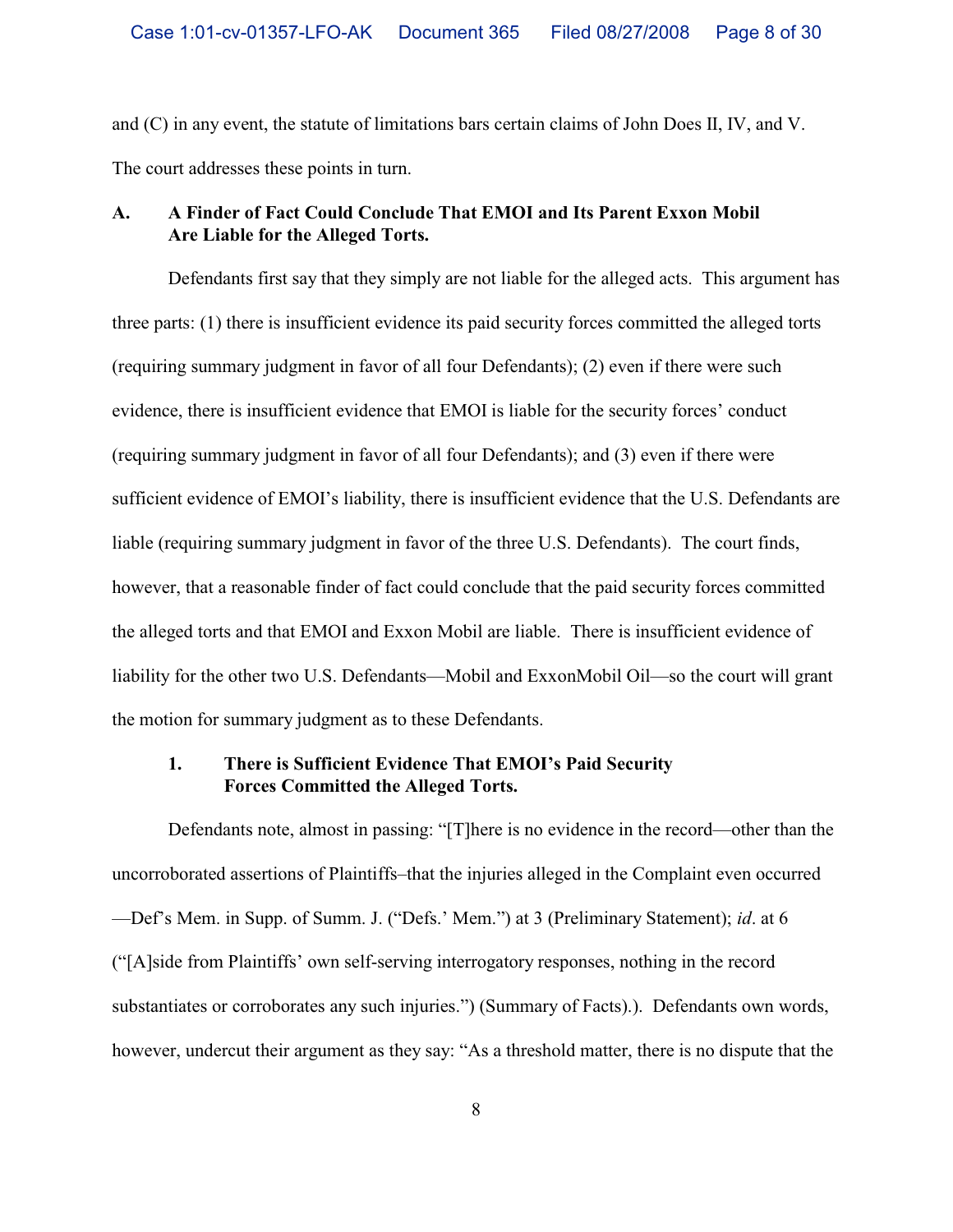injuries allegedly suffered by Plaintiffs were caused by members of the Indonesian military." *Id*. at 2. Defendants may dispute their liability, but they seemingly admit, or at least do not contest at this stage, that the injuries did occur.

As noted, the court must construe all evidence in the Plaintiffs' favor. These statements and evidence, detailed to the individual Plaintiffs in the "Facts" Section above, sufficiently state (in light of the limited discovery) that EMOI's paid security forces committed the alleged torts. *See, e.g.*, Amended Compl.  $\P$  67–77 (allegations of injuries caused by Exxon Mobil security forces); John Doe II's Supp. Interrog. Resps. at 2–3 (same). The question, then, is whether Defendants may be liable for the security forces' conduct. The court begins with an analysis of Defendant EMOI—the entity that paid the security forces to protect it.

## **2. There is Sufficient Evidence that EMOI is Liable.**

EMOI's potential liability for the nine remaining torts is of two types. First, EMOI could be *vicariously* liable for the security forces' alleged acts, which are the bases for seven of the alleged torts (wrongful death; battery; assault; arbitrary arrest, detention, and false imprisonment; negligence; negligent infliction of emotional distress; and conversion). Second, EMOI could be *directly* liable for the two remaining alleged torts: negligent hiring and negligent supervision.

### **a. EMOI's Vicarious Liability for the Underlying Torts of its Paid Security Forces**

Plaintiffs contend that EMOI is vicariously liable for the underlying torts based on either respondeat superior or ratification.Plaintiffs make a sufficient showing that EMOI could be liable under the first of these theories; the court does not reach the second question (whether EMOI ratified the security forces conduct, thus creating liability).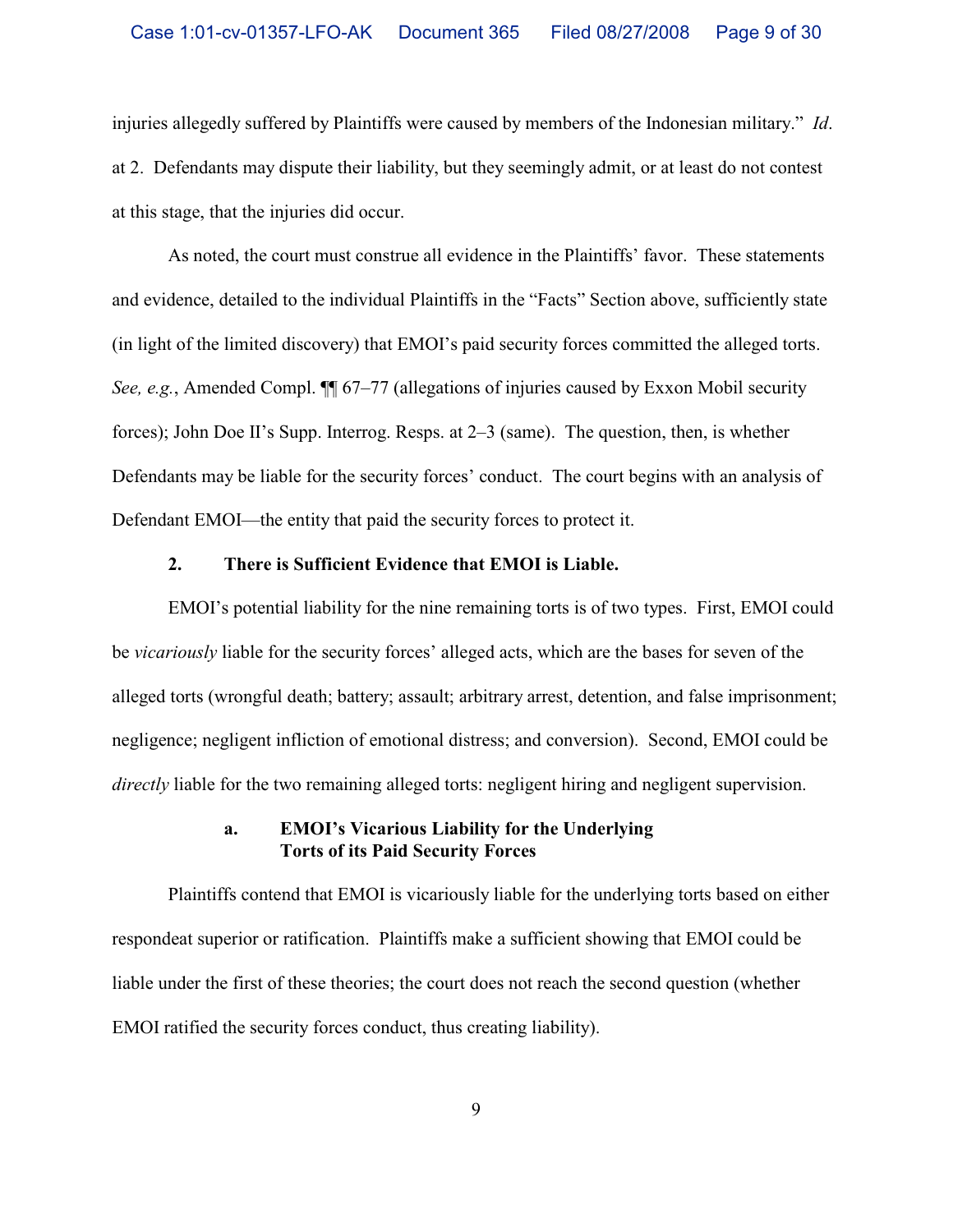Respondeat superior is simply another way to say that the master is liable for the acts of its servants. There are two requirements to establish liability: (1) a master-servant relationship; and (2) the tortious conduct must occur while the servant is acting within the scope of his or her employment.*Murphy v. Army Distaff Found., Inc.*, 458 A.2d 61, 62–63 (D.C. 1983).These are both questions generally to be decided by a finder of fact. *See Jordan v. Medley*, 711 F.2d 211, 213 (D.C. Cir. 1983) (scope of employment is fact question); *Jaffe v. Pallotta Teamworks*, No. 02-1048, 2006 U.S. Dist. LEXIS 97318, at \*4 (D.D.C. Oct. 26, 2006) ("[T]he existence of a master-servant relationship turns on control, which is a question of fact typically left to the jury."). The court finds that a reasonable finder of fact could conclude that both requirements exist in EMOI's relationship with its paid security forces.

## **i. Master-servant relationship**

The right to control and direct the servant in the performance and manner the work is to be done is determinative to establishing a master-servant relationship. *Safeway Stores, Inc. v. Kelly*, 448 A.2d 856, 860 (D.C. 1982). Other factors include the selection and engagement of the servant; the payment of wages; the power to discharge; and whether the work is part of the regular business of the employer. *Id*. The main question, then, is whether EMOI had a sufficient right to control its paid security forces who allegedly injured Plaintiffs.

Defendants contend there is no evidence "that the soldiers who allegedly hurt the Plaintiffs were, in fact, those assigned to protect the gas fields, and were not part of the thousands of other troops deployed by the Government of Indonesia to Aceh for general law and order purposes." Defs.' Reply at 7. The court, however, must assume the truth of all statements proffered by Plaintiffs (the non-moving party) and construe all evidence in their favor. These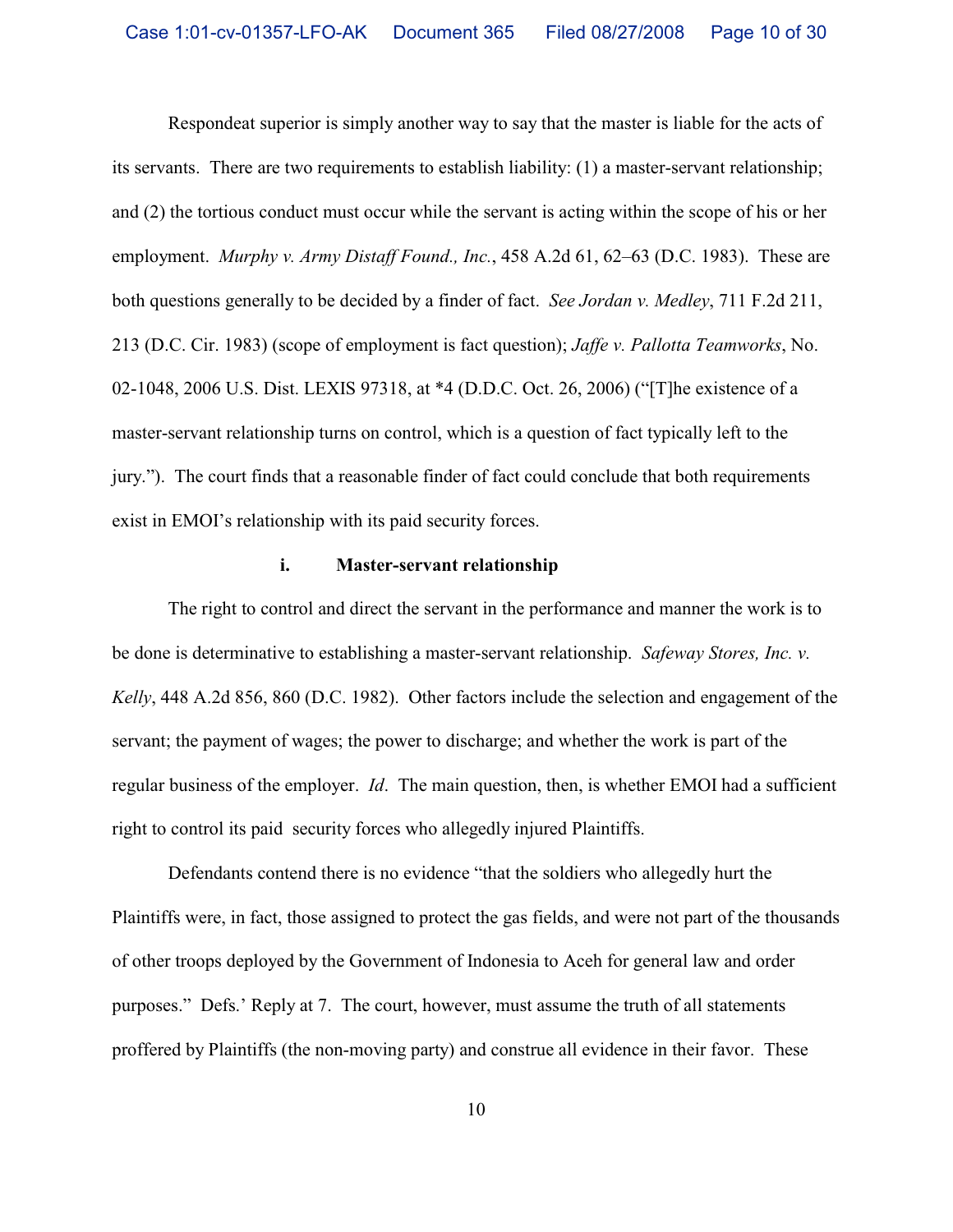statements and evidence, if true, establish that security forces assigned to an Exxon Mobil entity committed the alleged torts. *See, e.g.*, Amended Compl. ¶¶ 67–77 (allegations of injuries caused by "ExxonMobil security forces"); John Doe II's Supp. Interrog. Resps. at 2–3 (same).

Defendants contend that EMOI did not have a right to control the forces assigned to protect it. Defendants first argue that this court has already concluded—when ruling on Defendants' motion to dismiss—that EMOI lacked sufficient control over the security forces. Under the law of the case doctrine, "the *same* issue presented a second time in the *same case* in the *same court* should lead to the same result." *LaShawn A. v. Barry*, 87 F.3d 1389, 1393 (D.C. Cir. 1996). But this court's prior ruling addressed a separate issue. In dismissing Plaintiffs' claims under the Alien Tort Statute, which requires a showing that Defendants acted under color of state law, this court explained that Defendants could not be a proximate cause of the injuries because Plaintiffs failed to allege that Defendants—private entities—controlled Indonesia's *official military actions*. *See Doe*, 393 F. Supp. 2d at 27. That is different from the immediate question: whether EMOI had sufficient control over the military forces *assigned to it* (some of whom may have even acted *contrary* to official Indonesian military action) for purposes of establishing an agency relationship in the context of common law torts. Put another way, the Alien Tort Statute essentially protects against unlawful official state conduct, while the common law torts here protect against private conduct, even if military forces actually cause the harm. Thus, the law of the case doctrine is not applicable here.

Defendants further suggest that they could not have controlled the security forces because they were required by Indonesian law to have military security personnel on site. But a legal requirement to have certain personnel present does not undercut the separate question of the *right*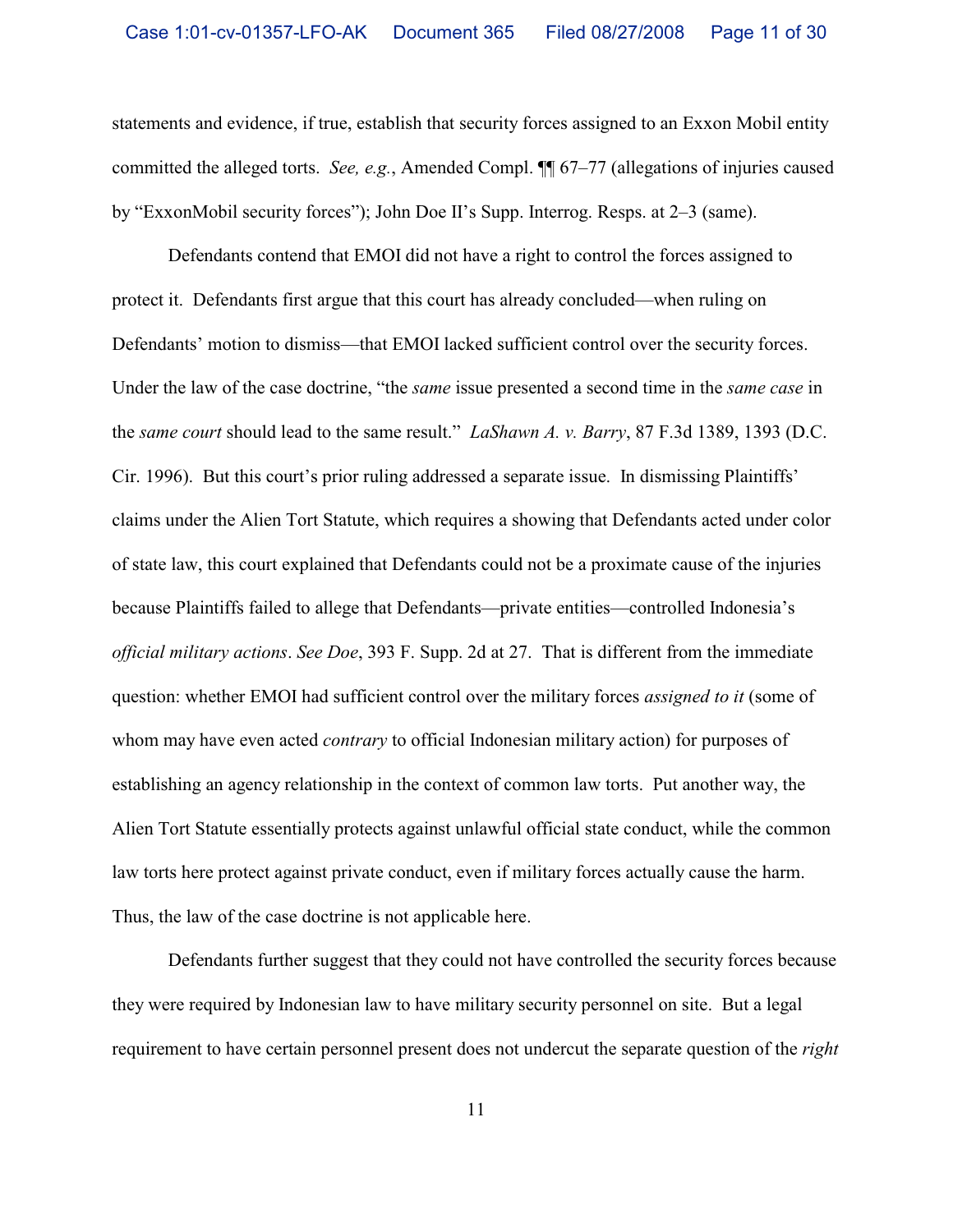*to control* the personnel. Is the owner of a swimming pool insulated from liability per se for a lifeguard's negligence simply because the lifeguard is required to be there? Surely not. There would still be issues of negligence in hiring or supervision and of control—the exact issues disputed here. The court therefore must assess whether there is sufficient evidence of EMOI's right to control the security forces it paid for protection of its interests in the Arun gas field.

The District of Columbia Court of Appeals found sufficient evidence from which a trier of fact could find a corporation liable for an alleged assault and battery committed by a security guard working at the corporation's store—even though the guard was employed by a separate security company. *Safeway Stores*, 448 A.2d at 860. "Most importantly," the defendant corporation "enjoyed the right to control the guards' conduct." *Id*. at 861. Evidence showed that the guards acted under the store manager's general direction. *Id*. For example, "on occasion," a guard "would lock the doors at the manager's request or would act under the manager's general direction if he were having a problem with a customer." *Id*. The manager also "instructed the guards to keep juveniles out of the doorway and to watch for shoplifters." *Id*. The record thus reflected that the store manager "identified specific problems requiring the guard's assistance and directed the guard to those problems." *Id*. Two other factors supported the existence of a master-servant relationship: the defendant corporation had the right to discharge an individual guard (even though discharge was subject to the security company's approval) and the corporation paid for the guards on a monthly basis in a lump sum payment to the agency. *Id*.

Similar evidence exists here. First and foremost is EMOI's right to control its paid security forces. For example, EMOI's security advisor received information from EMOI field managers regarding what "they needed to do or wanted to do in the field;" in turn, the security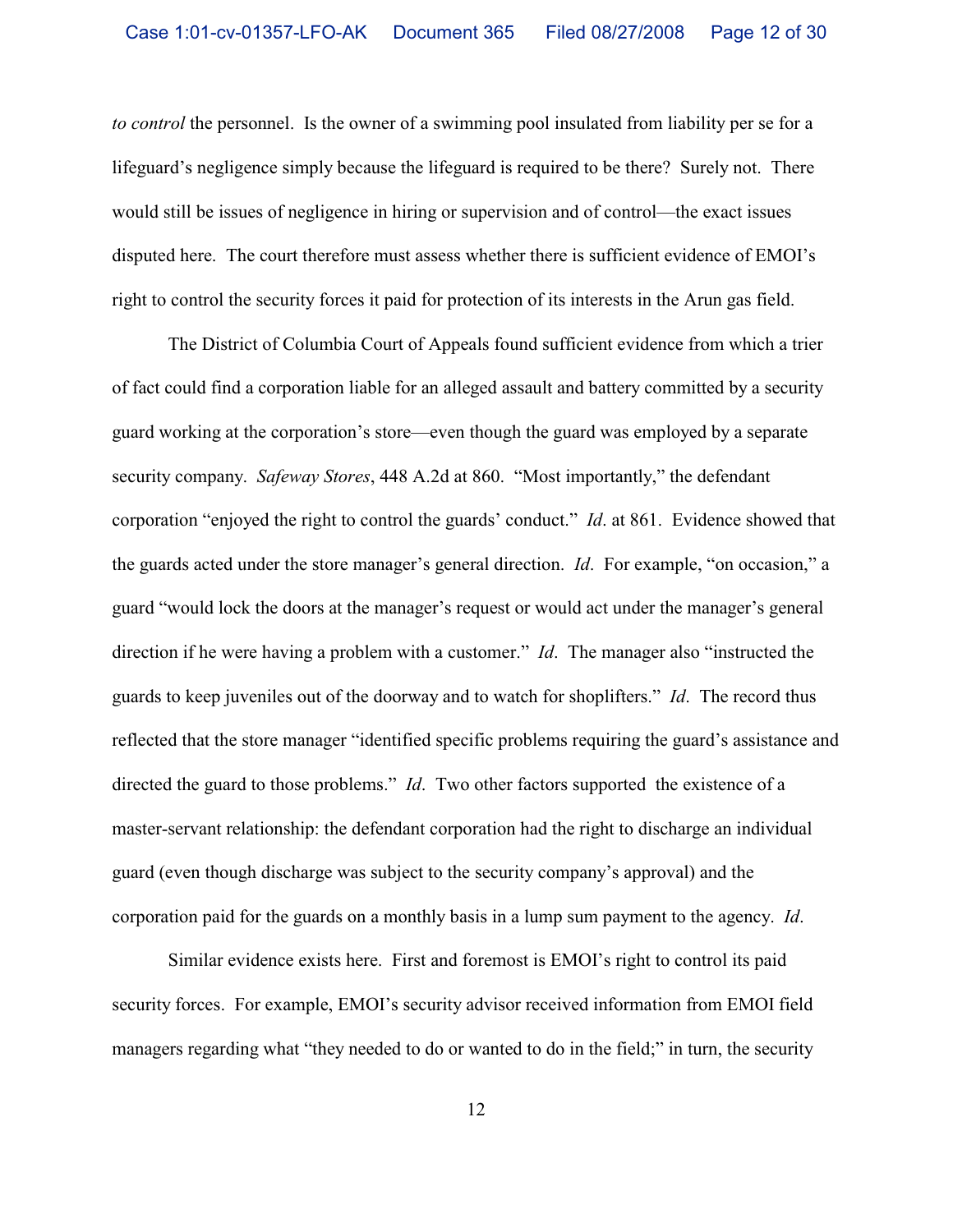advisor would take these so-called "business requirements" to the military and say, "this is what we'd like to do over the next week or over the next ten days, can you take the appropriate steps to make sure that that's done." Farmer Dep. 128:17–129:3, Pls.' Ex. 405. EMOI also influenced "deployment logistics" of the military. Pls.' Ex. 197. For example, EMOI employee Tommy Chong wrote an e-mail to various EMOI personnel, with the subject "DEPLOYMENT OF MILITARY RESOURCES," beginning as follows:

> We have revised the deployment logistics of the new military resources as follow[s]:

POINT A: 40 soldiers inclusive of 15 to handle military escorts for employee travels between Bukit Indah, Cluster 1, Cluster 2 and Point A. 3 out of the existing 5 vehicles will be based at Point A for escort purpose. Soldiers will take over from MOI security guards to man the 2nd gate.

*Id*.

Another internal document, with the subject "Increase in Military Deployment," explicitly referenced EMOI's right to control in the following recommendation: "Military must give undertaking [sic—understanding] that MOI has the *right to influence the security plan and the development strategy*." Pls.' Ex. 182 at CA0001078967 (emphasis added); *see also* Pls.' Ex. 199 at CA0001334008 ("Management to coordinate with Military, support/logistics/manpower, then seek senior management approval."). Indeed, just as the *Safeway Stores* guard was instructed to "keep juveniles out of the doorway," an EMOI security report stated that EMOI personnel would "get A13 [military] Commander to handle" "youths from nearby villages [who] have found their way into Bachelor camp and took meals from Mess Hall." Pls.' Ex. 211 at CA0001120419. A fact finder could reasonably conclude that EMOI had sufficient control over and, effectively,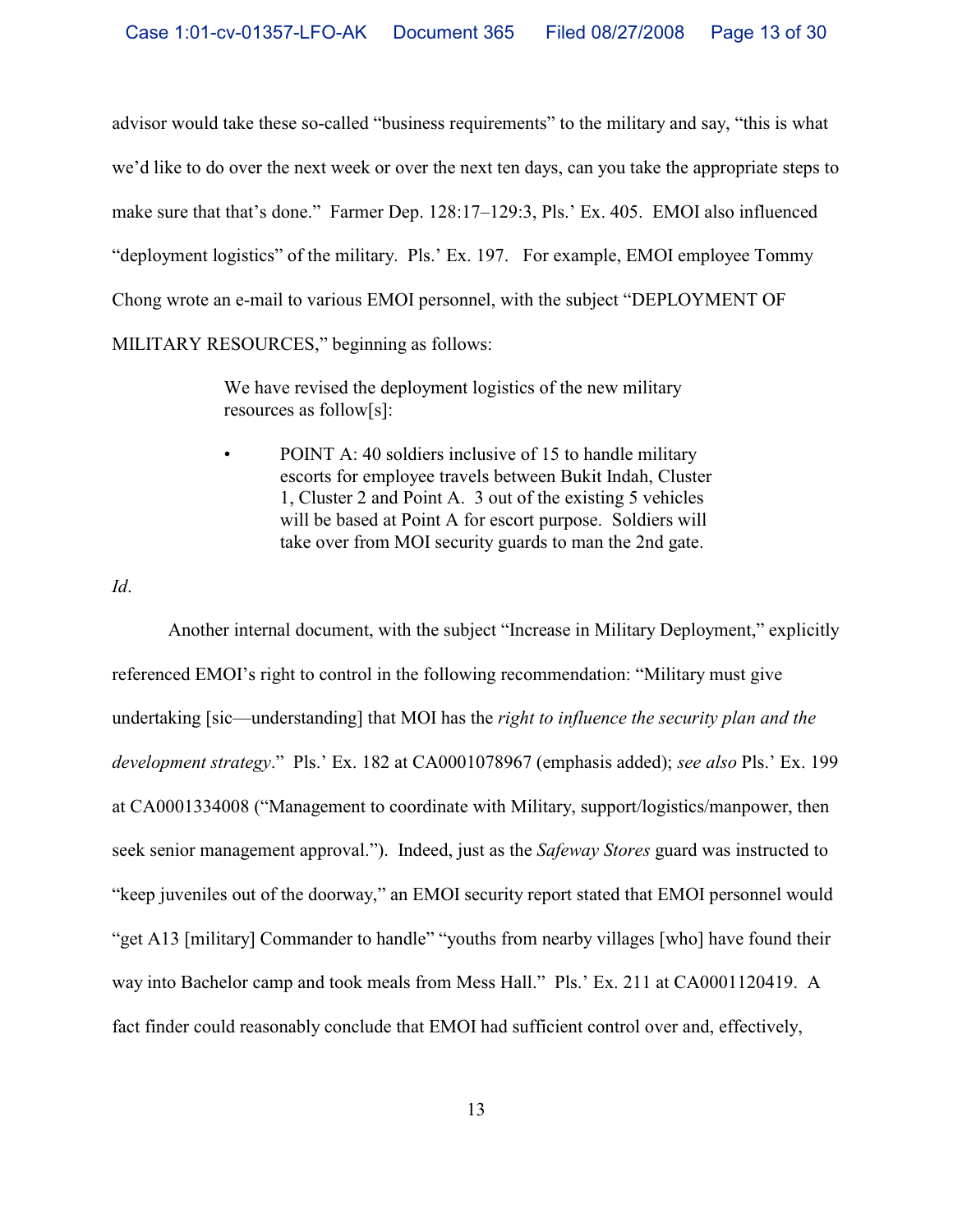"managed " the security forces to create a master-servant relationship. *See* Pls.' Ex. 30 (internal e-mail stating that "it[']s not going to be easy managing 900 troops in our operational area").

Other *respondeat superior* factors support finding a master-servant relationship. First, there is the selection and engagement of the servant. Under the PSC, "security protection" was provided "*as may be requested* by [EMOI]." Pls.' Ex. 337 at ¶ 5.3(c) (emphasis added). These security personnel were "dedicated exclusively to providing security for [EMOI's] operations," Pls. Ex. 332 (letter from EMOI President Wilson)—they did "not perform a broader role with respect to military activities within the region." Pls.' Ex. 166 at CA0001174659 (transcript of interview with Exxon Mobil Vice President Johnson).

Second, there is payment of wages: EMOI paid the security personnel directly. *See* Pls.' Ex. 143 at CA0001003150 (June 2000 Letter Agreement signed by EMOI President states that Mobil will provide "reasonable stipends to the military and police"); Pls.' Ex. 183 (internal EMOI e-mail noting that "payment to the A-13 troops for this month and forward will be doubled from the previous ones as the number of soldiers has also been doubled").

Third, there is the power to discharge. This factor, however, is not as strong for Plaintiffs. The evidence indicates that Pertamina disciplined a soldier assigned to EMOI and simply advised EMOI of that event—not that *EMOI* had the power to discharge. *See* Connor Dep. 79:5–12, Pls.' Ex. 403.

Finally, the purported servants' work is part of the regular business of the employer: EMOI's own civilian security personnel worked alongside the military security, *see* Pls.' Ex. 201 at CA0001213061 (internal EMOI e-mail stating that "[b]oth military and MOI security guards are on duty at the main gate"), and, in some cases, were simply replaced by them, *see* Pls.' Ex.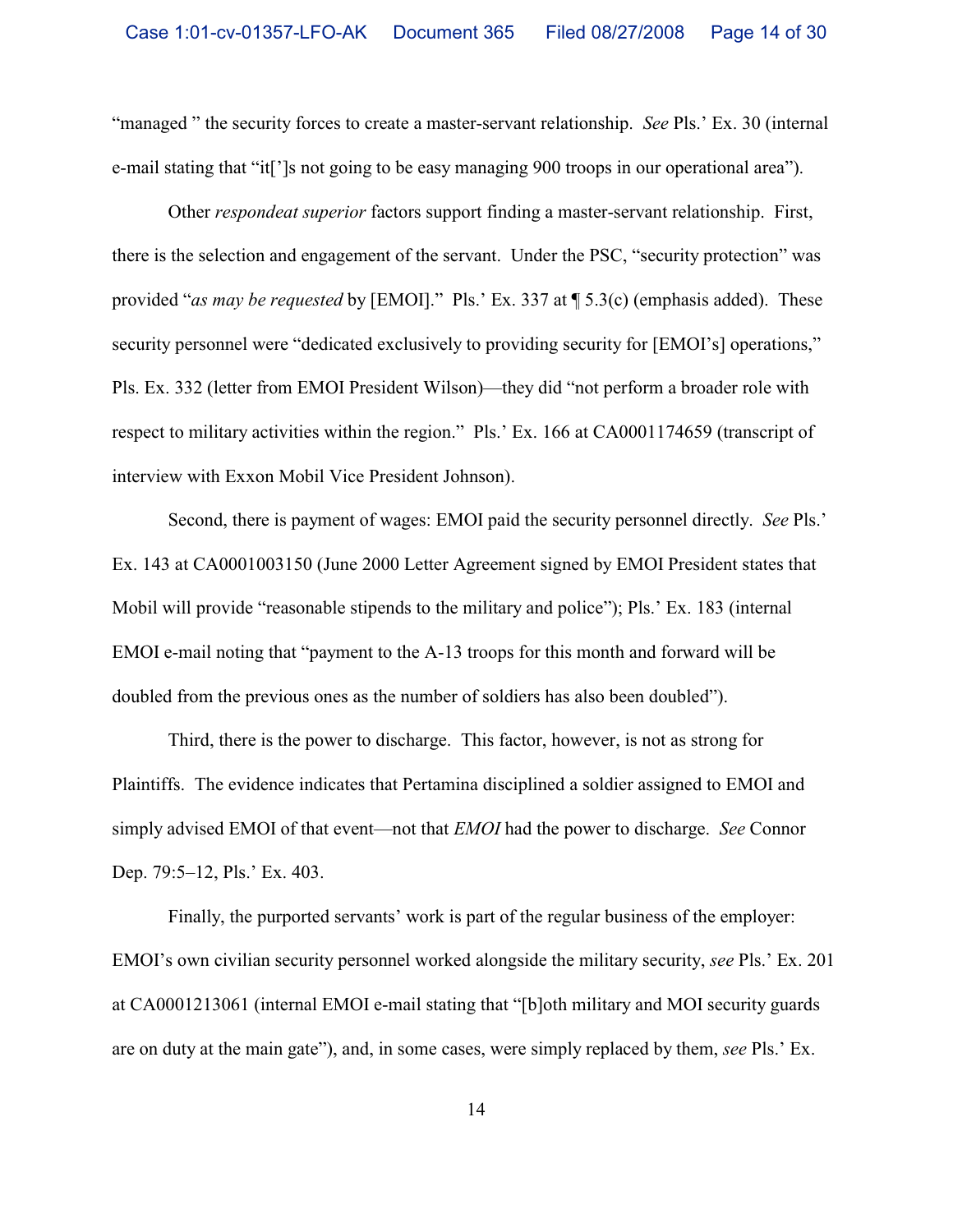197 at CA0001047717 (internal EMOI e-mail stating that "[s]oldiers will take over from MOI security guards to man the inner gate").

Although there remains some factual dispute, on balance, these factors go to show that a reasonable finder of fact could conclude that a master-servant relationship existed between EMOI and its paid military security forces.True, Pertamina exercised control over the military as well; but that simply means that a finder of fact could conclude that EMOI is fully liable as a joint employer. *See Coles v. Harvey*, 471 F. Supp. 3d 46, 50–51 (D.D.C. 2007) ("[T]wo or more businesses are 'joint employers' when it can be shown that they share or co-determine those matters governing essential terms and conditions of employment.") (internal quotation marks and citations omitted)); *Faison v. Nationwide Mortg. Corp.*, 839 F.2d 680, 685 (D.C. Cir. 1987) (noting that joint tortfeasors in the District of Columbia are generally jointly and severally liable). There is sufficient evidence that EMOI had at least such a joint role, up to and including management of security affairs. *See* Pls.' Ex. 30, *supra*; *see also* Pls.' Ex. 332 at CA0001003150 ("In all such instances where Mobil *assists in the management* of security affairs, such assistance will be considered a service that Mobil provides *on behalf of Pertamina* . . . .") (June 2000 letter agreement between EMOI and Pertamina) (emphasis added).

## **ii. Scope of employment**

EMOI's potential *respondeat superior* liability thus turns on the second requirement: whether the servant acted in the scope of its employment. A servant's conduct is within the scope of employment if: (1) it is of the kind the servant is employed to perform; (2) it occurs substantially within the authorized time and space limits; (3) it is actuated, at least in part, by a purpose to serve the master; and (4) if the servant intentionally uses force against another, the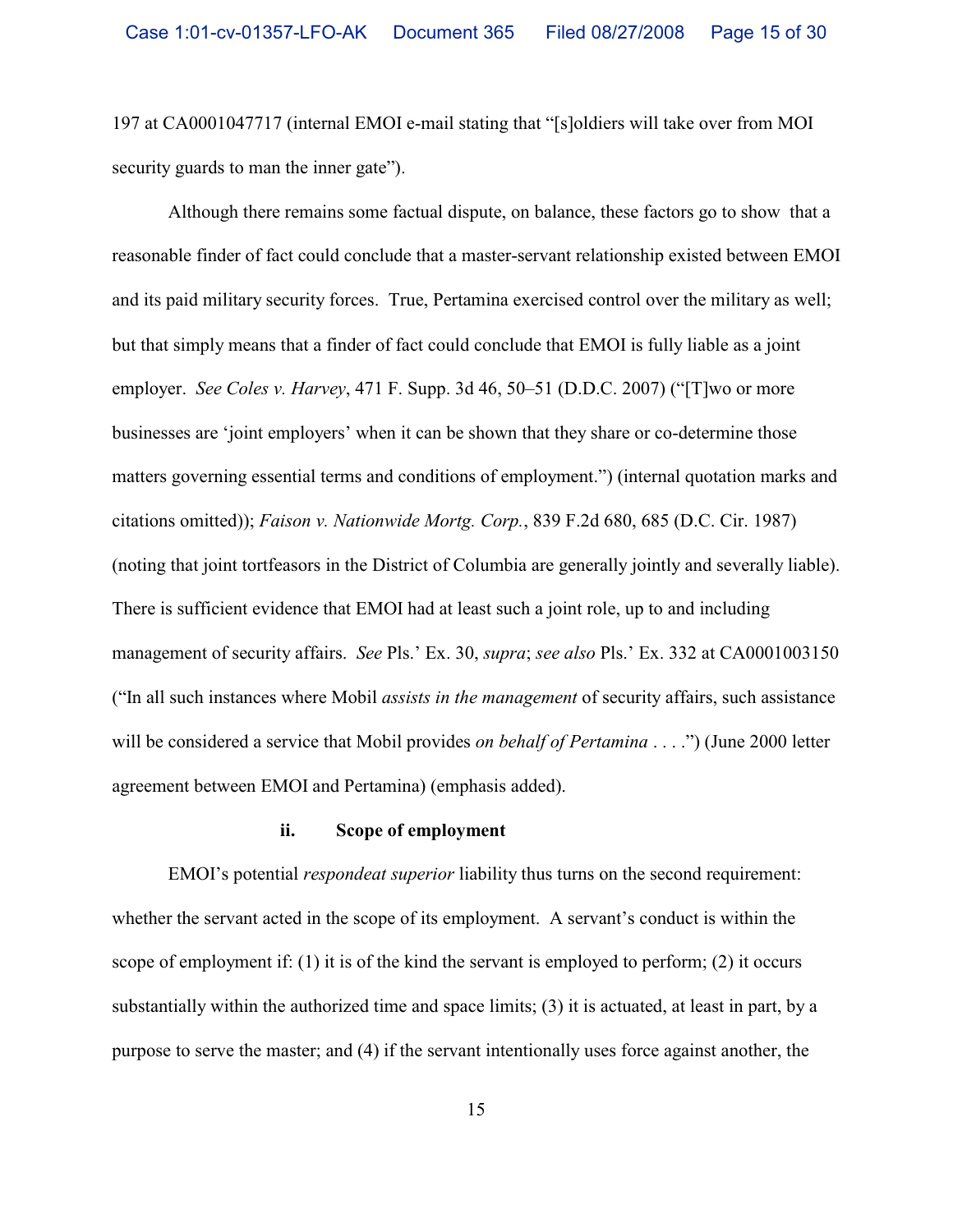force is not unforeseeable by the master. *Johnson v. Weinberg*, 434 A.2d 404, 408 (D.C. 1981) (citing Restatement (Second) of Agency (1957)). Even a servant's unauthorized intended tortious acts are within the scope of employment if they are "done in connection with the servant's employment" and "not unexpected in view of the duties of the servant." *Id*.

The D.C. Circuit Court of Appeals recently noted that there are "several D.C. cases holding that seriously criminal and violent conduct can still fall within the scope of a defendant's employment under D.C. law—including sexual harassment, a shooting, armed assault, and rape." *Harbury v. Hayden*, 522 F.3d 413, 422 (D.C. Cir. 2008) (citing *Howard Univ. v. Best*, 484 A.2d 958, 987 (D.C. 1984) (holding that university dean acted within scope of employment when sexually harassing faculty member during meetings); *Johnson*, 434 A.2d at 409 (holding that laundromat employee acted within the scope of employment when shooting a customer during dispute over clothes); *Lyon v. Carey*, 533 F.3d 649, 652 (D.C. Cir. 1976) (holding that mattress deliveryman acted within scope of employment when raping customer after dispute arose during delivery)). The court explained, "The scope-of-employment test often is akin to asking whether the defendant merely was on duty or on the job when committing the alleged tort." *Id*. Accordingly, the *Harbury* court held that CIA agents acted within the scope of their employment when allegedly interrogating and physically torturing a detainee, as "those actions were incidental to their authorized conduct . . . ." *Id*. at 422.

Similarly, a reasonable finder of fact could conclude that the violent acts alleged here fall within the scope of EMOI's paid security forces' employment. Simply put, the military security forces were engaged to perform armed security for EMOI, and unauthorized acts of violence were foreseeable. For example, an internal document showed concern about the use of deadly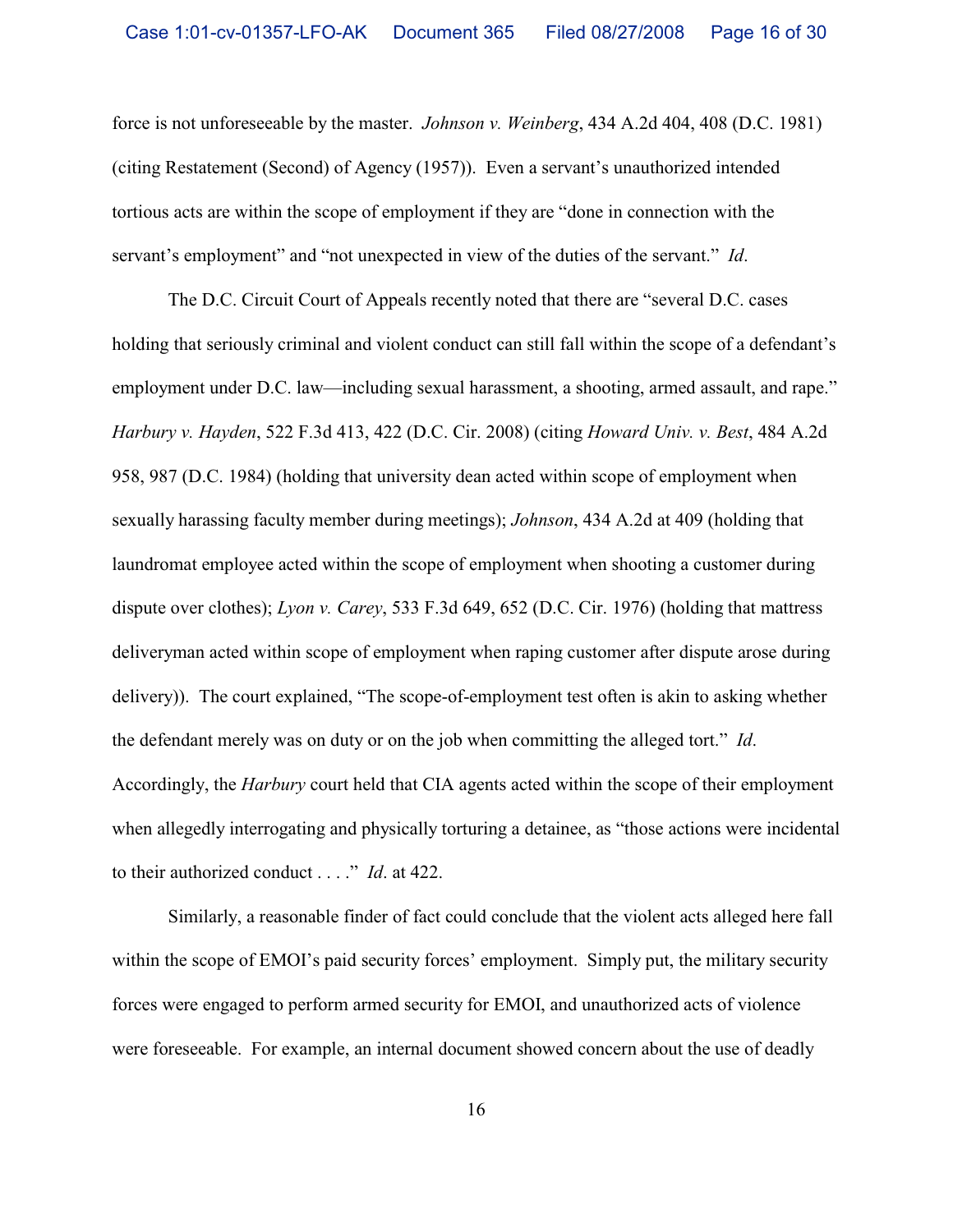force at the facilities:

We have requested the A-13 Commander and Commander of the Brimob forces to avoid actions that could result in refugees injured or killed in any possible occupation of Mobil facilities. While we understand their need to protect the lives of their men and maintain law and order, we discouraged the use of lethal means to resolve this matter.

Pls.' Ex. 72 at CA0001078006; *see also* Pls.' Ex. 150 at CA0001055776–77 (internal document noting a news report that "armed security forces of EMOI . . . conducted security sweeping operations at five villages near the explosive storage of ExxonMobil" and "that thousands of people were threatened due to sweeping operations and gunfire"). This is sufficient evidence that the security forces' alleged conduct falls within D.C.'s expansive scope-of-employment test. Accordingly, the court need not address Plaintiffs' alternative argument that EMOI would nonetheless be liable by ratification of, or acquiescence in, such conduct. *See* Pls.' Mem. at 21.

\*\*\*

Because a reasonable fact finder could conclude that the security forces were EMOI's servants and acted within the scope of their employment when committing the alleged torts, EMOI may be vicariously liable for those torts and is not entitled to summary judgment.

## **b. EMOI's Direct Liability for its Own Negligence**

Plaintiffs further contend that EMOI is directly liable for its alleged negligence in hiring and supervising those forces. *See Schecter v. Merchs. Home Delivery, Inc.*, 892 A.2d 415, 431 (D.C. 2006) ("Potential recovery in tort for negligent hiring or retention of an employee is not based on *respondeat superior*, but rather on proof of negligence on the part of the employer himself."). "As in any negligence action, a plaintiff seeking to establish negligent supervision [or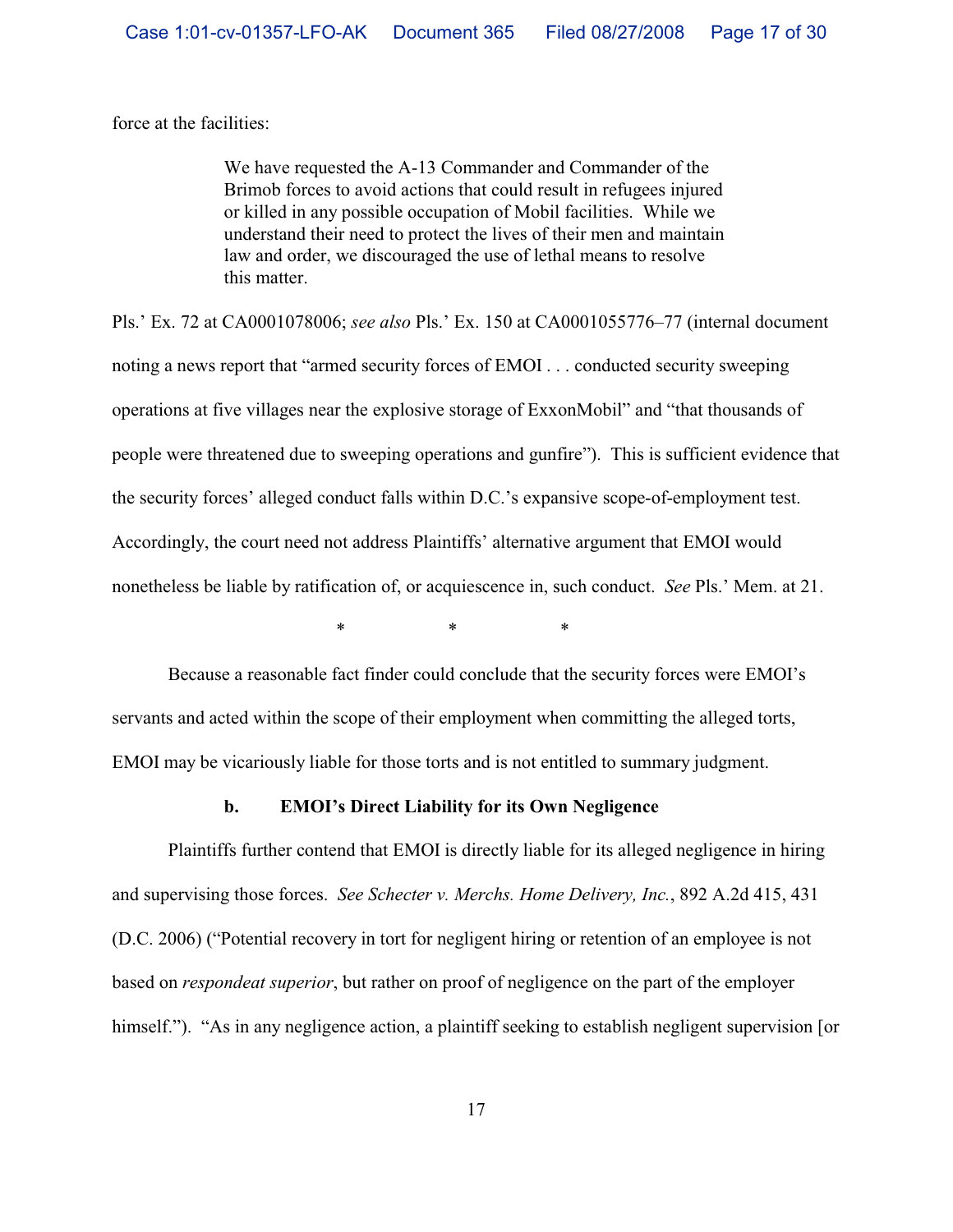hiring] bears the burden of presenting evidence that establishes the applicable standard of care, demonstrates that this standard has been violated, and develops a causal relationship between the violation and the harm complained of."*Tarpeh-Doe v. United States*, 28 F.3d 120, 123 (D.C. Cir. 1994).

At the outset, Defendants rely on *Whitaker v. Kellogg Brown & Root, Inc.*, 444 F. Supp. 2d 1277 (M.D. Ga. 2006), for the proposition that these claims must be dismissed because there is no discernible standard of care for military conduct in wartime. *See* Defs.' Reply at 17. But here the applicable standard of care is that related to retaining and supervising security forces—not the standard of care for official wartime conduct itself. *See Whitaker*, 44 F. Supp. 2d at 1282 (holding that the question of what a reasonable person would do "in a combat zone, subject to military regulations and orders," "necessarily implicates the wisdom of the military's strategic and tactical decisions, a classic political question over which this Court has no jurisdiction"). The other elements of each claim must therefore be considered.

### **i. Negligent hiring and retention**

An employer has the legal duty to use ordinary care so as not to employ or retain an independent contractor it knew or should have known was negligent in performing the contract. *Ames v. Yellow Cab of D.C., Inc.*, No. 00-3116, 2006 U.S. Dist. LEXIS 67788, at \*24 (D.D.C. Sept. 21, 2006) (citing *Fry v. Diamond Const., Inc.*, 659 A.2d 241, 248 (D.C. 1995)). Yet a "contractor's negligence in conducting the work it was hired to do creates no presumption that the employer was negligent in selecting the contractor." *Id*. An employer cannot be liable for negligent hiring if the employer conducts a reasonable investigation into the person's background or if such an investigation would not have revealed any reason not to hire that person. *Id*.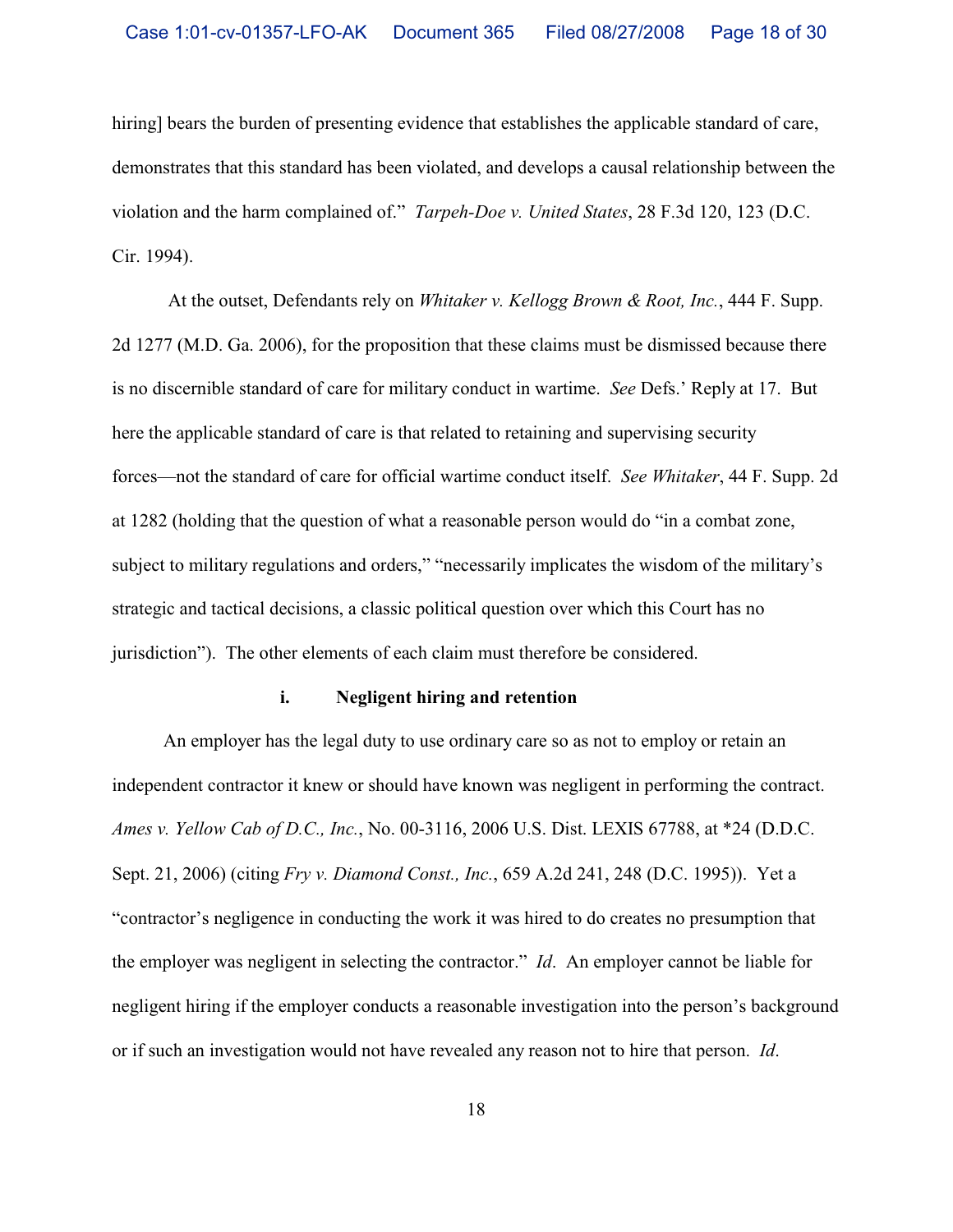Here, a finder of fact could reasonably conclude that EMOI was negligent in hiring—or at least in retaining—its paid security forces. There is sufficient evidence that EMOI should have known that the military security posed undue risks to local Indonesians near its Arun gas venture. When Mike Farmer, Manager of Exxon Mobil's Global Security Department, was asked his opinion of the soldiers, he testified that he "felt that they were not adequately trained to be doing the jobs that they were being asked to do to protect the critical assets." Farmer Dep. 210:6–13, Pls.' Ex. 405. One report noted that "[t]he military in general were undisciplined, lacked professional deportment and were not in any state of readiness." Pls.' Ex. 268 at CA0001337405 (Stirling Group report to EMOI Security Manager). Another EMOI report on security listed the following points of concern, among others:

> Local security forces ineffectual and often present as great a threat as the activists.

> The military presence is a double edged sword, with some military personnel acting as information brokers, thieves, extortionists, and intimidators.

Military preference to remain secure, inside the wire results in a number of problems (boredom, harassment, improper conduct).

Pls.' Ex. 269 at CA0001171804–05.

Similarly, an internal EMOI e-mail discussing difficulties related to security at EMOI facilities remarked on "the poor reputation of the Indonesian military, especially in the area of respecting human rights and in their predilection for 'rogue'/clandestine operations." Pls.' Ex. 172 at CA0001006104.Further, there is evidence that the military personnel abused EMOI's other employees and contractors. *See, e.g.*, Pls.' Ex. 271 (e-mail stating that two security guards "were physically beaten by soldiers"); Pls.' Ex. 272 (e-mail from EMOI President Wilson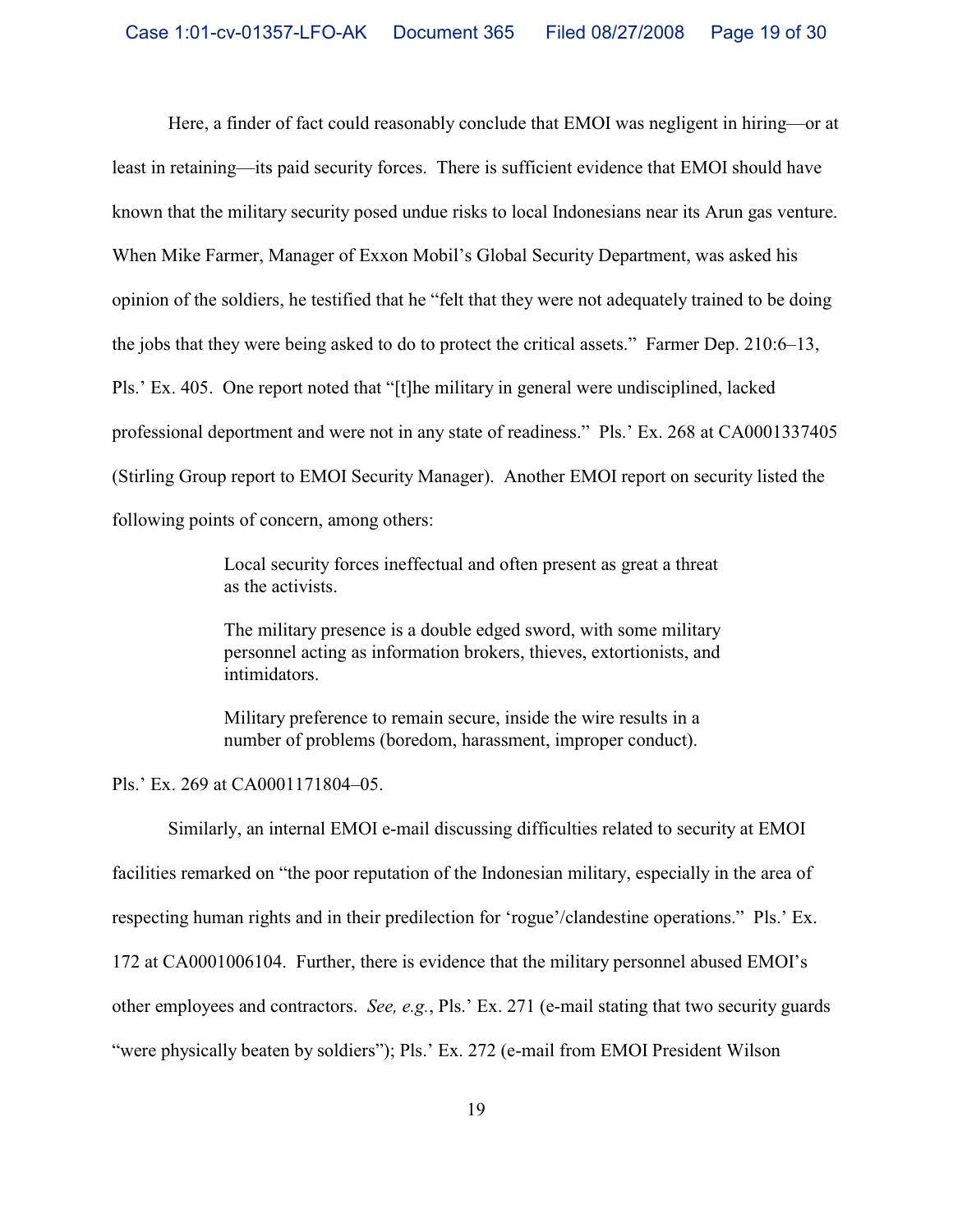enclosing a letter "regarding military intimidation of our employees"); Pls.' Ex. 341 at CA0001046598 (letter from EMOI President Wilson stating that "troops reportedly forced their way into the control room" of an EMOI production facility, "pulled the operator out of the room at gunpoint," and reportedly told workers that "if the troops were to shoot everyone, no one would know about it").This evidence is sufficient to create a question for the trier of fact regarding EMOI's potential negligent hiring and retaining of its paid security.

## **ii. Negligent supervision**

An employer conducting activity through servants or other agents is liable for negligent supervision if the employer is negligent or reckless (1) in giving improper or ambiguous orders or in failing to make proper regulations; (2) in the employment of improper persons or instrumentalities in work involving risk of harm to others; (3) in the supervision of the activity; or (4) in permitting, or failing to prevent, negligent or other tortious conduct by persons, whether or not servants or agents, upon premises or with instrumentalities under the person's control. *Tarpeh-Doe*, 28 F.3d at 123 (citing Restatement (Second) of Agency § 213 (1957), *Murphy v. Army Distaff Found., Inc.*, 458 A.2d 61, 64 (D.C. 1983)).

A trier of fact could reasonably conclude that EMOI is liable under the second type of negligent supervision listed above—that is, that EMOI was negligent or reckless in the "employment of improper persons or instrumentalities in work involving risk or harm to others." First, the evidence discussed above, in the context of negligent hiring and retention, suffices for a finding that EMOI was "negligent in employing" the military security forces. Second, the security work involved "risk or harm to others." This work—providing armed security in a warlike environment—might fairly be deemed "inherently dangerous" as a matter of law. *See, e.g.,*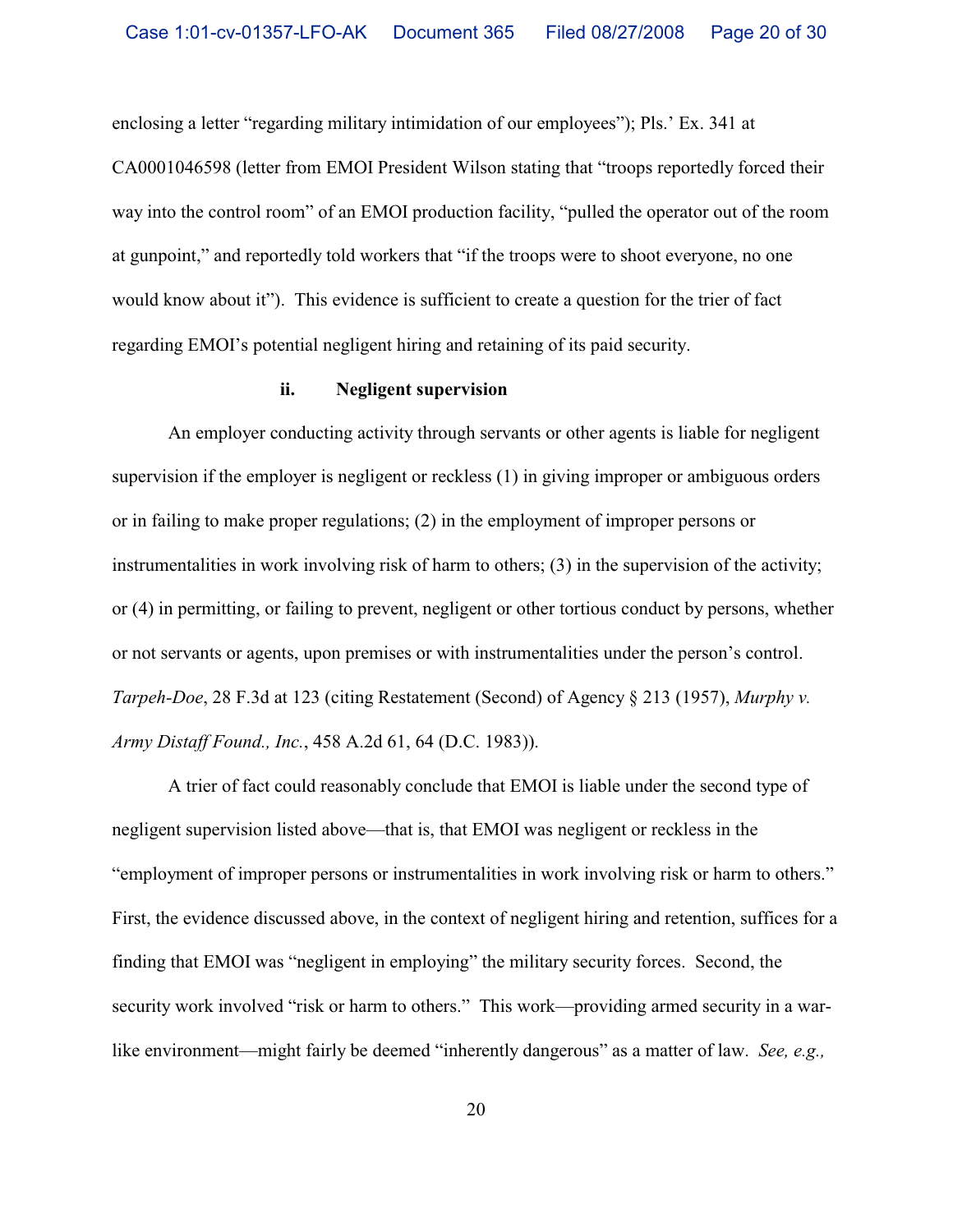*Pusey v. Bator*, 762 N.E.2d 968, 974–75 (Ohio 2002) ("We . . . hold that when an employer hires an independent contractor to provide armed security guards to protect property, the inherently-dangerous-work exception is triggered such that if someone is injured by the weapon as a result of a guard's negligence, the employer is vicariously liable even though the guard responsible is an employee of the independent contractor."); Opinion of March 2, 2006 [dkt # 137] (noting that Defendants did not "rebut the idea that providing security in a country afflicted by civil war may be inherently dangerous"); *but see Schreiber v. Camm*, 848 F. Supp. 1170, 1177 (D.N.J. 1994) ("Courts that have addressed the issue have concluded that the use of armed security guards to protect one's property is not so inherently dangerous as to confer a nondelegable duty upon the landowner."). In any event, the particular evidence here would support a finding that the work involves the risk of harm to others. *See, e.g.*, Pls.' Ex. 269 at CA0001171804 ("Local security forces ineffectual and often present as great a threat as the activists."). Thus, summary judgment on this claim is also inappropriate.

\*\*\*

In sum, a reasonable trier of fact could conclude that EMOI is liable for each of the alleged torts.The next question is whether the three U.S. defendants could also be liable.

### **3. Liability of the Three U.S. Defendants**

To recap, Defendant Exxon Mobil (the ultimate parent corporation) is the parent of Mobil, which is the parent of both ExxonMobil Oil and EMOI.. Plaintiffs contend that the U.S. Defendants are liable for the torts alleged here on any of four bases. The first two rest on Plaintiffs' argument that the U.S. Defendants are liable for EMOI's acts because all the Defendants are essentially a single legal entity—whether viewed under either (1) traditional veil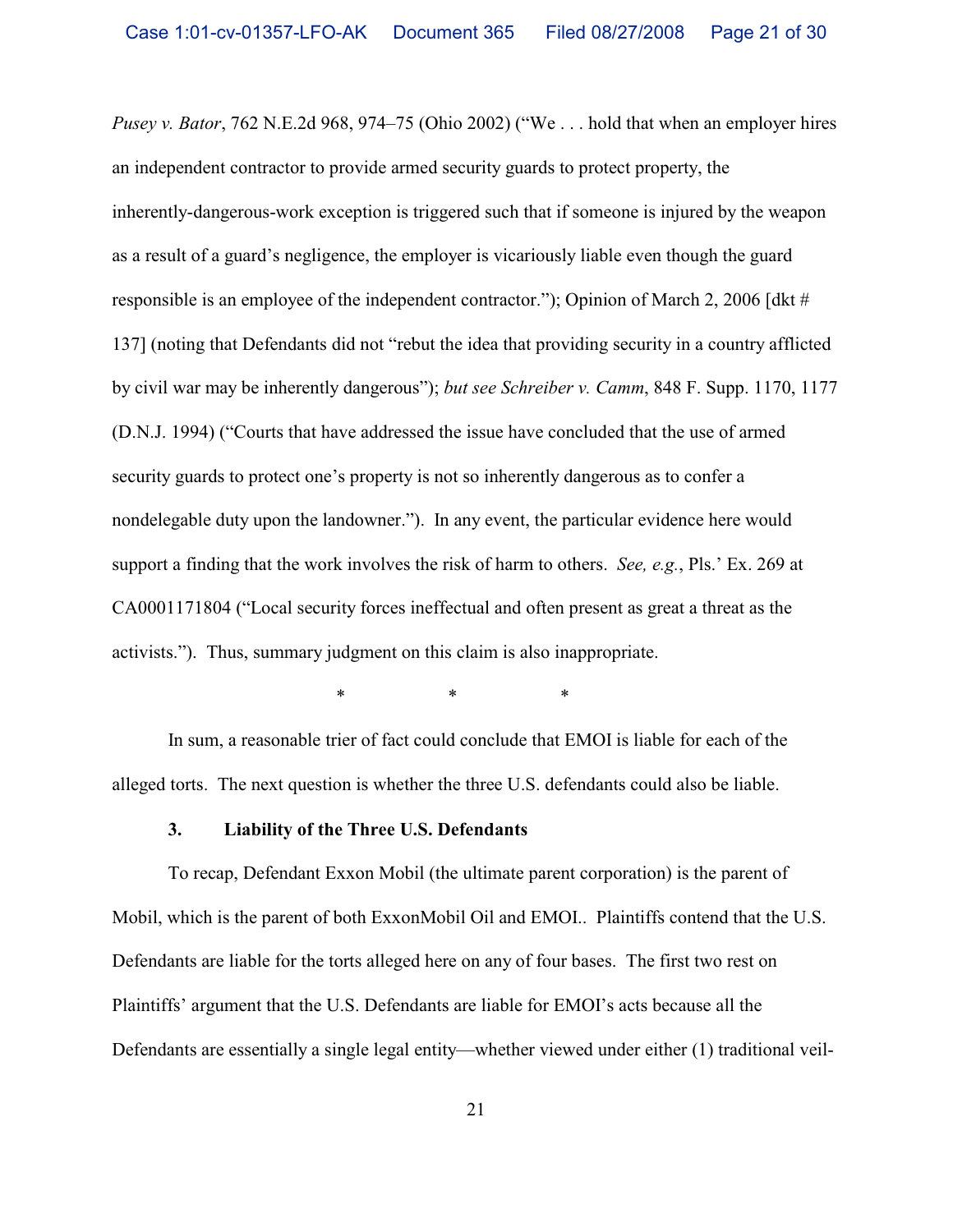piercing doctrine, or (2) the "integrated-enterprise" doctrine. The other bases rest on Plaintiffs' argument that, even if the U.S. Defendants and EMOI were distinct legal entities, the U.S. Defendants are nonetheless liable on two independent grounds: (3) direct liability for their actions as joint tortfeasors (or aiders and abettors) to EMOI's conduct, and (4) vicarious liability due to EMOI's actions as their agent.

Plaintiffs' approach simply lumps the U.S. Defendants together as the "Parent Companies." But liability must be assessed with regard to each entity individually—even when conducting a veil-piercing or agency analysis. *See Roman Cath. Archbishop v. Sup. Court*, 15 Cal. App. 3d 405, 412 (1971) ("The 'alter ego' theory makes a parent liable for the actions of a subsidiary which it controls, but it does not mean that where a parent controls several subsidiaries each subsidiary then becomes liable for the actions of all other subsidiaries.") (internal quotation marks omitted); *cf. Hvide Marine Int'l, Inc. v. Employers Ins. of Wausau*, 724 F. Supp. 180, 186 (S.D.N.Y. 1989) (discussing but not reaching proposed "new and broad application" of veil-piercing doctrine to establish personal jurisdiction based on "triangulation" theory involving two subsidiaries and single parent); *Court Appointed Receiver of Lancer Offshore, Inc., v. Citco Fund Servs. (Curaco) N.V.*, No. 05-60080, 2008 U.S. Dist. LEXIS 25740, at \*68–74 (S.D. Fl. Mar. 31, 2008) (granting motion to dismiss one subsidiary "lump[ed]" together with another subsidiary and their parent).

Looking at each Defendant separately, sufficient evidence exists to establish Exxon Mobil's liability on the fourth ground noted above (i.e., that EMOI acted as Exxon Mobil's agent). Accordingly, the court assumes, without deciding, that Exxon Mobil and EMOI are distinct legal entities. *See Bowoto v. Chevron Texaco Corp.*, 312 F. Supp. 2d 1229, 1238 (N.D.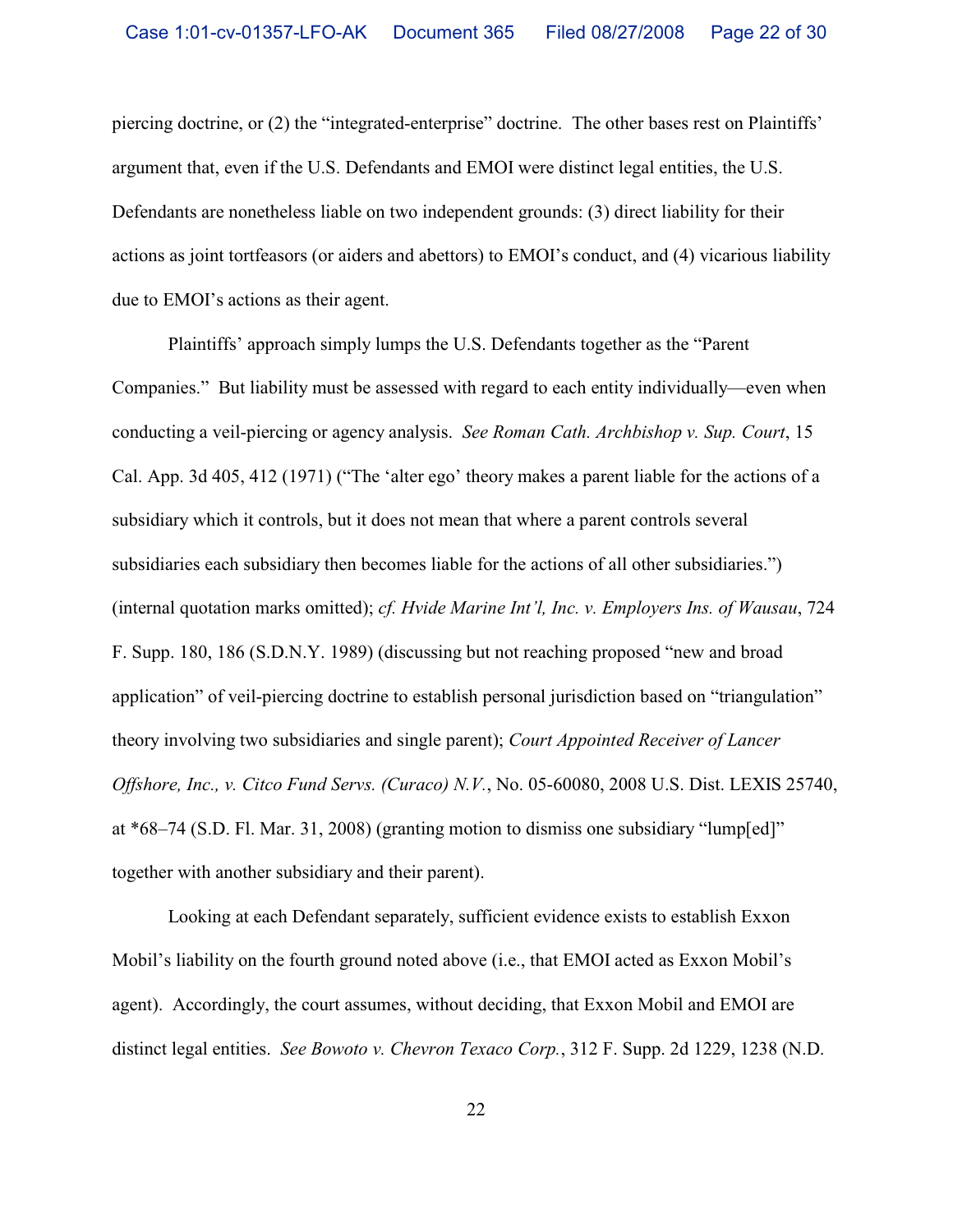Cal. 2004) ("Unlike liability under the alter-ego or veil-piercing test, agency liability does not require the court to disregard the corporate form.").<sup>1</sup> But Plaintiffs have failed to present sufficient evidence of liability particular to the other two U.S. Defendants—Mobil and ExxonMobil Oil. Accordingly, they will be dismissed from this case.

### **a. Liability of Exxon Mobil—the Ultimate Parent**

Whether a subsidiary is an agent of its parent corporation is a question that "defies resolution by 'mechanical formulae,' for the inquiry is inherently fact-specific." *TransAmerica Leasing, Inc. v. La Republica De Venezuela*, 200 F.3d 843, 849 (D.C. Cir. 2000). "At a minimum, however, . . . the relationship of principal and agent does not obtain unless the parent has manifested its desire for the subsidiary to act upon the parent's behalf, the subsidiary has consented so to act, the parent has the right to exercise control over the subsidiary with respect to matters entrusted to the subsidiary, and the parent exercises its control in a manner more direct than by voting a majority of stock in the subsidiary or making appointments to the subsidiary's Board of Directors." *Id*.

A reasonable trier of fact could conclude that EMOI acted as Exxon Mobil's agent with regard to the military security for the huge Arun gas field. Sufficient evidence demonstrates that Exxon Mobil exerted significant control over EMOI's security, particularly through Exxon Mobil's Global Security division. For example, Exxon Mobil Vice President Lance Johnson wrote to Global Security Manger Mike Farmer that "we need to rework the entire security

<sup>&</sup>lt;sup>1</sup>This is not to discount significant evidence in support of veil piercing. *See, e.g.*, Pls.' Ex. 92 (overlapping officers and directors); Pls.' SMF ¶ 71 (Exxon Mobil's Global Security department implements security policies at EMOI); Pls.' Ex. 77 (EMOI's initial capitalization was only \$1,000); Pls.' Ex. 93 (EMOI made "cash calls" to Exxon Mobil for funds).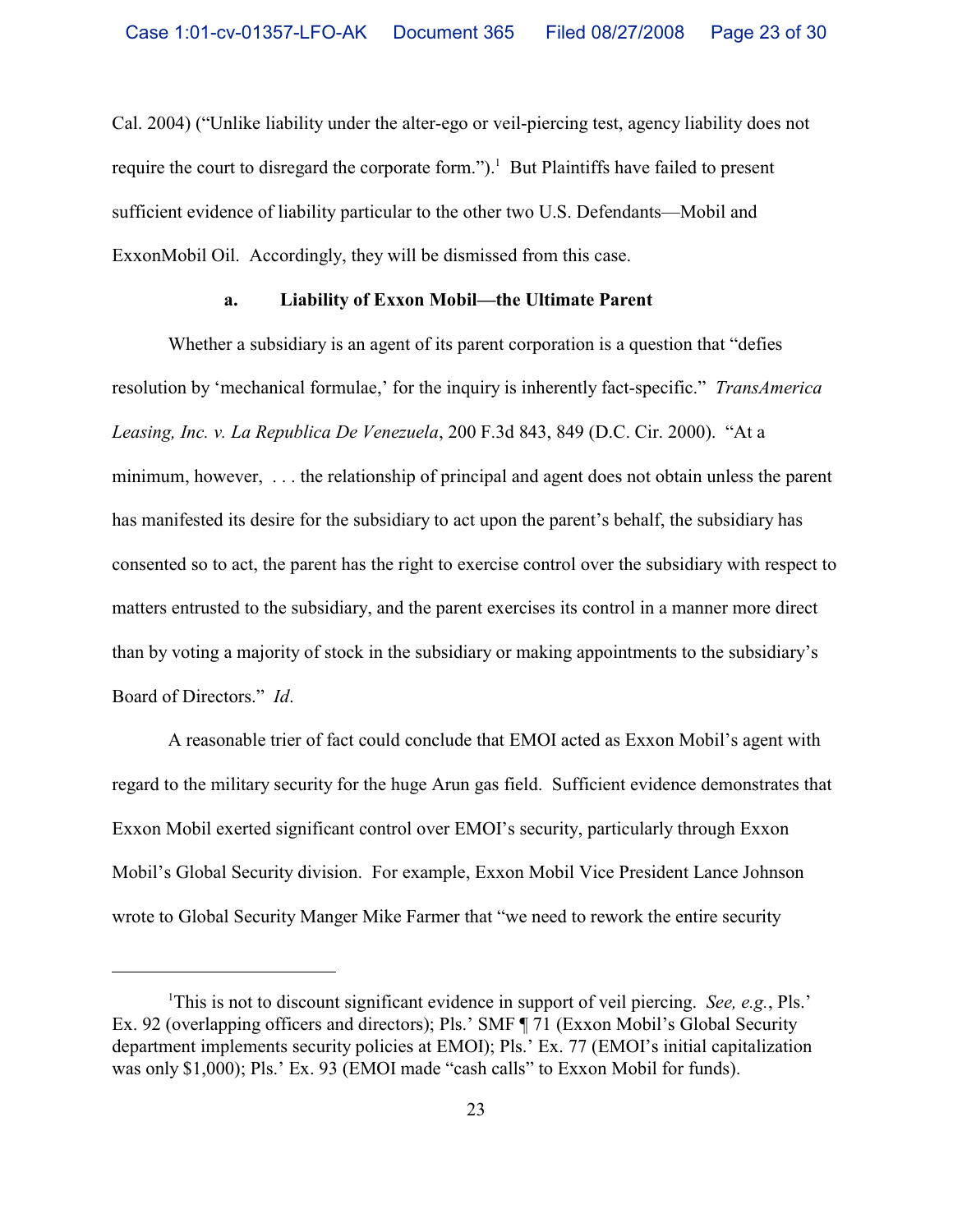philosophy for Aceh." Pls.' Ex. 60. Global Security evaluated EMOI's security policies and procedures in detail and prepared a report entitled "Indonesia Strategic Security Study," which Farmer sent to Johnson. Pls.' Ex. 241. Farmer noted that the report "identifies a range of critical tasks that must be completed quickly to position MOI to respond to ongoing and potential security concerns." *Id*. He further stated that, "[f]or each task, we have attached responsibility, recommended a target completion date, and indicated collaborative support required." *Id*. Another report stated that a key to risk reduction at EMOI was to "[e]nhance implementation of XOM [Exxon Mobil] standards by enforcing *uncompromising controls* across the board." Pls.' Ex. 320 at CA0001047341 (emphasis in original).

There is also evidence explaining why Exxon Mobil would exert so much control over EMOI's security: EMOI was a subsidiary "based on . . . exploring and producing oil and gas" and was not "equipped to handle all the issues that were cropping up" related to security. Johnson Dep. 56:21–57:21, Ex. 401. Thus, EMOI did not implement various security procedures without Exxon Mobil's significant guidance and participation. *See* Pls.' Ex. 241 ("To meet these very ambitious targets, MOI will require extensive support from global staff services, particularly Security, Human Resources, Public Affairs and Government Relations."). As Farmer stated in regards to the Indonesia Security Study, "The daily business demands on MOI staff and management make it difficult, if not impossible, to fully progress these items without external help." *Id.* EMOI had to look to its parent corporation in these instances: "If they said that they didn't have the resources and they had a significant problem, basically the only route that they had was to go up the chain and request additional corporate kinds of support." Farmer Dep. 54:2–6, Pls.' Ex. 405. Such a request of support is also consistent with Plaintiffs' stance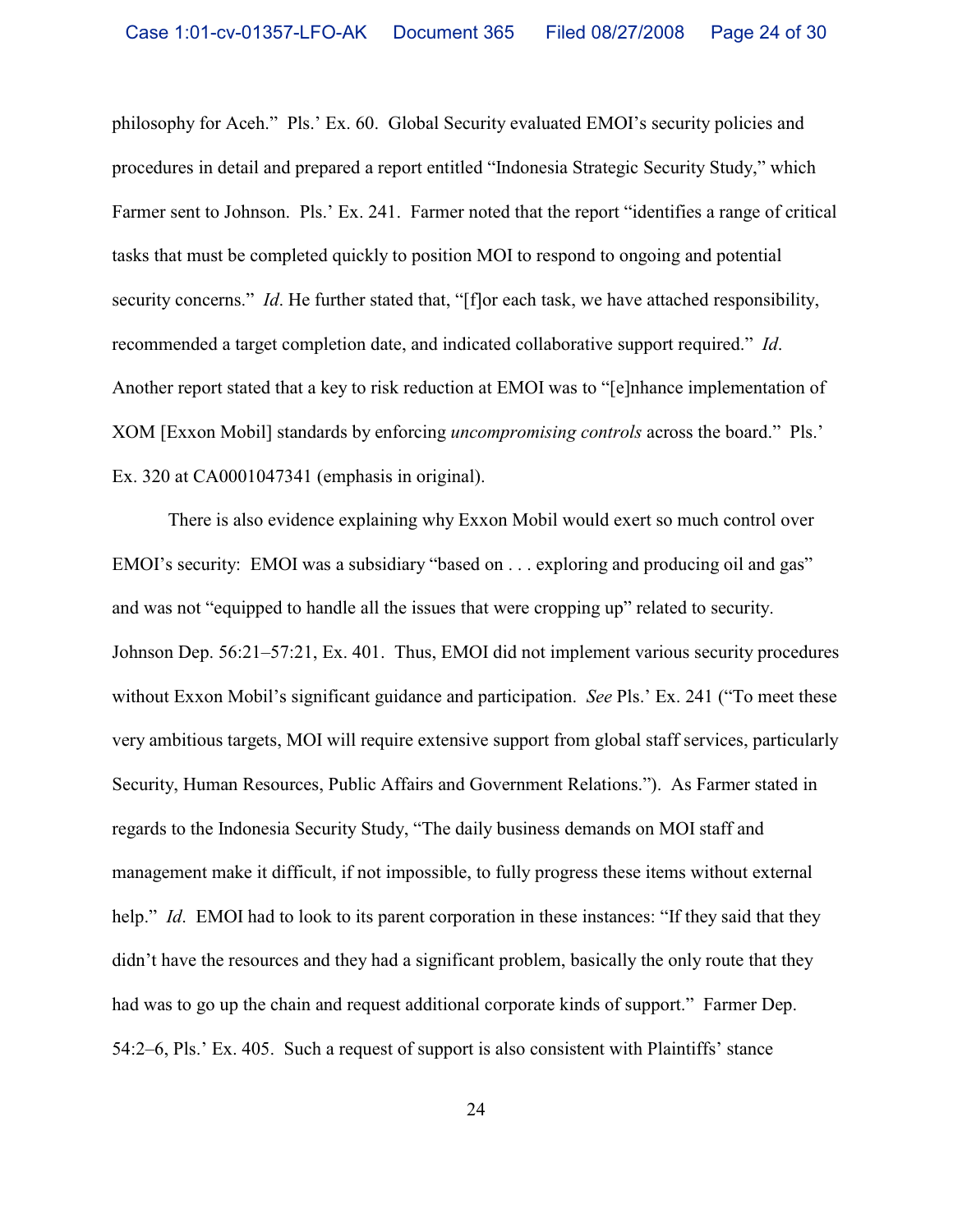regarding EMOI's reliance on Exxon Mobil for funding in general, as EMOI made numerous "cash calls" to Exxon Mobil for greater funds. Pls.' Ex. 93.

In sum, there is sufficient evidence for this agency question to reach a trier of fact. *See Bowoto,* 312 F. Supp. 2d at 1222 (denying summary judgment to a U.S. oil company and its foreign subsidiary because there existed a genuine issue whether an agency relationship existed when the subsidiary engaged the Nigerian military to provide security protection).

## **b. Liability of Mobil and Exxon Mobil Oil—the Other Affiliates**

By contrast, Plaintiffs' theories of corporate liability are insufficient as to Mobil and Exxon Mobil Oil. Nearly all of Plaintiffs' allegations and evidence regarding corporate control over EMOI refer to *Exxon Mobil's* control as the ultimate parent, not any control by the other U.S. affiliates.Plaintiffs have not set forth sufficient evidence from which a reasonable finder of fact could conclude that EMOI acted as these two affiliates' agent. *See TransAmerica Leasing,* 200 F.3d at 849. Similarly, Plaintiffs' allegations and evidence related to piercing EMOI's corporate veil are aimed upward to Exxon Mobil, not to the other affiliates; this is insufficient to establish that Mobil and Exxon Mobil Oil are merely alter-egos of EMOI. *See Roman Cath. Archbishop ,*15 Cal. App. 3d at 412. Finally, Plaintiffs do not set forth particularized evidence that these two U.S. affiliates took direct action that would make them liable as aiders and abettors. *See Halberstam v. Welch*, 705 F.2d 472, 477 (D.C. Cir. 1983). Thus, Mobil and Exxon Mobil Oil are entitled to summary judgment.

## **B. Pertamina is Not a Required Party, so Dismissal is Not Warranted.**

Defendants next argue that they are entitled to summary judgment because: (1) Pertamina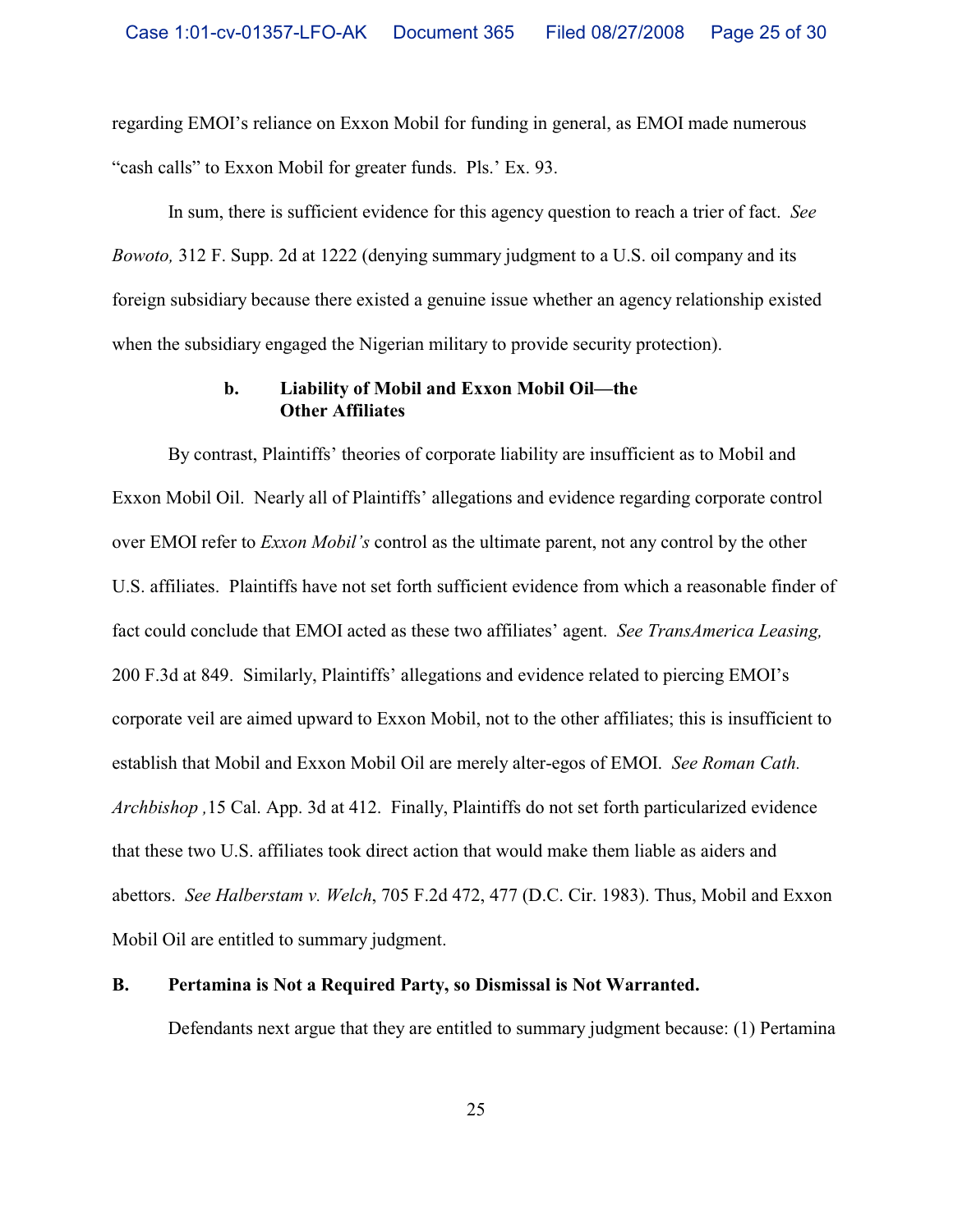(and its successor in interest, BPMIGAS, *see* Defs.' Br. at 6 n.7) is a required party to this suit; and (2) Pertamina, as an entity owned by the sovereign Indonesia, cannot be joined. Under these circumstances, Defendants argue, the entire suit must be dismissed. Not so.

Federal Rule of Civil Procedure 19, entitled "Required Joinder of Parties," sets forth a three-step process for the court to apply in this context: (1) the court determines if the absent entity is "required" to be joined in the suit, (2) if so, the court determines whether joinder is feasible (for example, joinder is not feasible where the absentee is immune from suit); and (3) if the absentee cannot be joined, the court must determine whether, "in equity and good conscience," the action should nonetheless proceed. *See* Fed. R. Civ. P. 19.2

Defendants' fall short on the first step: Pertamina is not a required party. Rule 19(a)(1) defines a "required party" as follows:

- (1) *Required Party.* A person who is subject to service of process and whose joinder will not deprive the court of subject-matter jurisdiction must be joined as a party if:
	- (A) in that person's absence, the court cannot accord complete relief among existing parties; or
	- (B) that person claims an interest relating to the subject of the action and is so situated that disposing of the action in the person's absence may:
		- (i) as a practical matter impair or impede the person's ability to protect the interest; or
		- (ii) leave an existing party subject to a substantial risk of incurring double, multiple, or otherwise inconsistent

<sup>&</sup>lt;sup>2</sup>Rule 19 was amended effective December 1, 2007. The parties refer to language in the Rule that no longer exists, such as whether a party is "necessary" (as opposed to "required"), but the Rule's "the changes were stylistic only." *Rep. of the Philippines v. Pimentel*, 128 S. Ct. 2180, 2184 (2008) (noting agreement with the Advisory Committee's Notes on the amendment).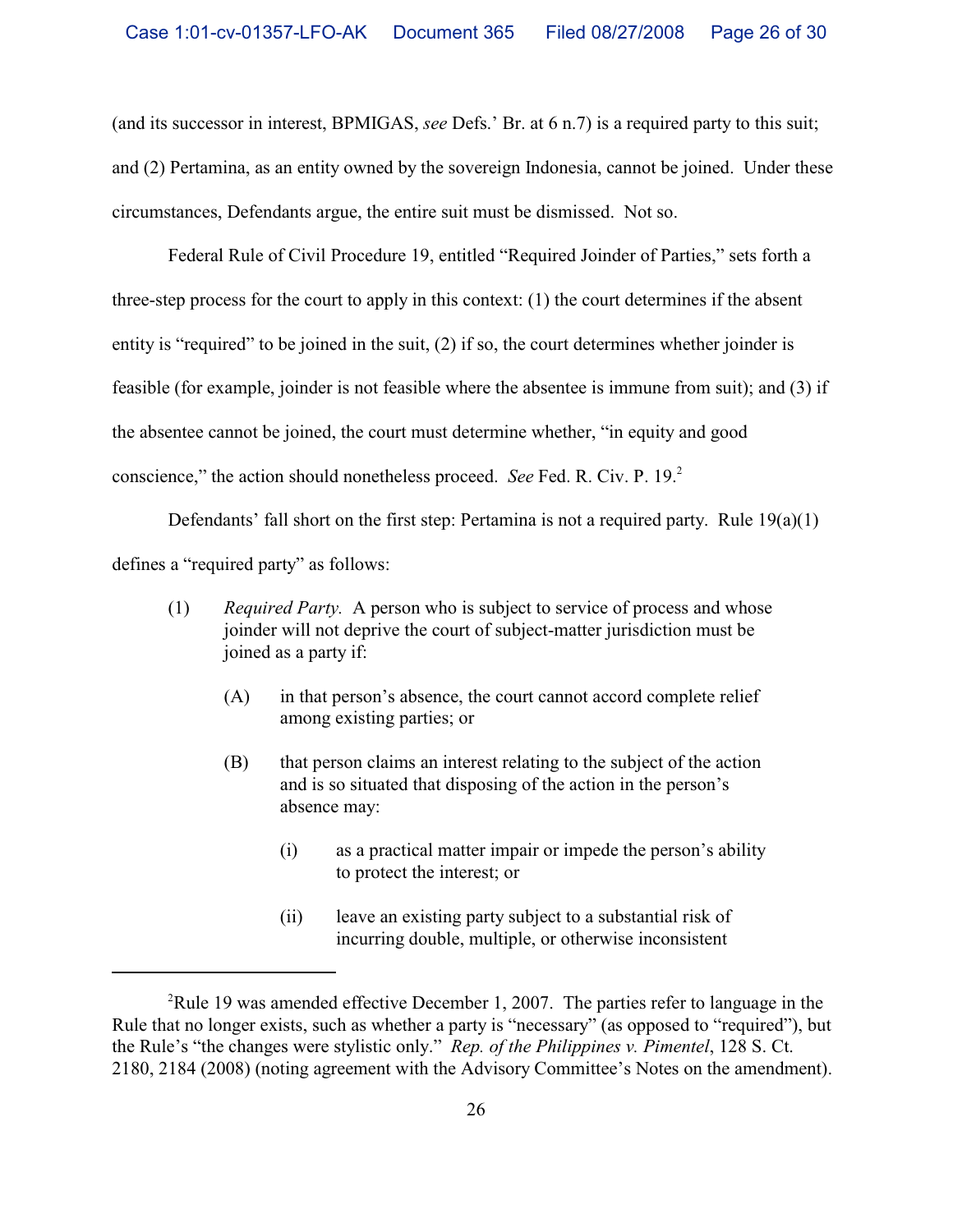### obligations because of the interest.

Fed. R. Civ. P. 19(a). First, subsection (A) is not applicable because the court can accord "complete relief"—full compensatory and injunctive relief against the Defendants, should they ultimately be deemed liable. Defendants' arguments that such relief could not bind Pertamina is irrelevant to this point. *See Krieger v. Trane Co.*, 765 F. Supp. 756, 763 (D.D.C. 1991) (noting that it is well settled "that joint tortfeasors are not indispensable parties"). Second, subsection (B)(i) is not applicable because a judgment against Defendants would not require compensatory relief from Pertamina nor bind it to a particular course of action; thus, the action would not "impair or impede its ability to protect" its interest. Finally, subsection (B)(ii) is not applicable because resolving this suit will not subject Defendants to a substantial risk of the sort of "inconsistent obligations" contemplated by the rule.

Defendants state that if this court issues an injunction, "EMOI could be left in the untenable position of being held in contempt by this Court or breaching its obligations under the [Production Sharing Contract], or even violating Indonesian law concerning the protection of national vital assets." Defs.' Mem. at 30–31. But the "inconsistent obligations" under Rule 19 are of a limited type: they occur "when a party is unable to comply with one court's order without breaching another court's order concerning the same incident." *Delgado v. Plaza Las Ams.*, 139 F.3d 1, 3 (1st Cir. 1998). Thus, potential conflict with the PSC is not relevant here. Further, Plaintiffs' requested relief does not include stopping Defendants from doing business, nor would it require a violation of Indonesian law; rather, Plaintiffs request a limited injunction simply to stop "Defendants from further engaging in [the alleged] abuses against Plaintiffs and their fellow villagers." Amended Compl. 42. In sum, Pertamina is not a required party under Rule 19.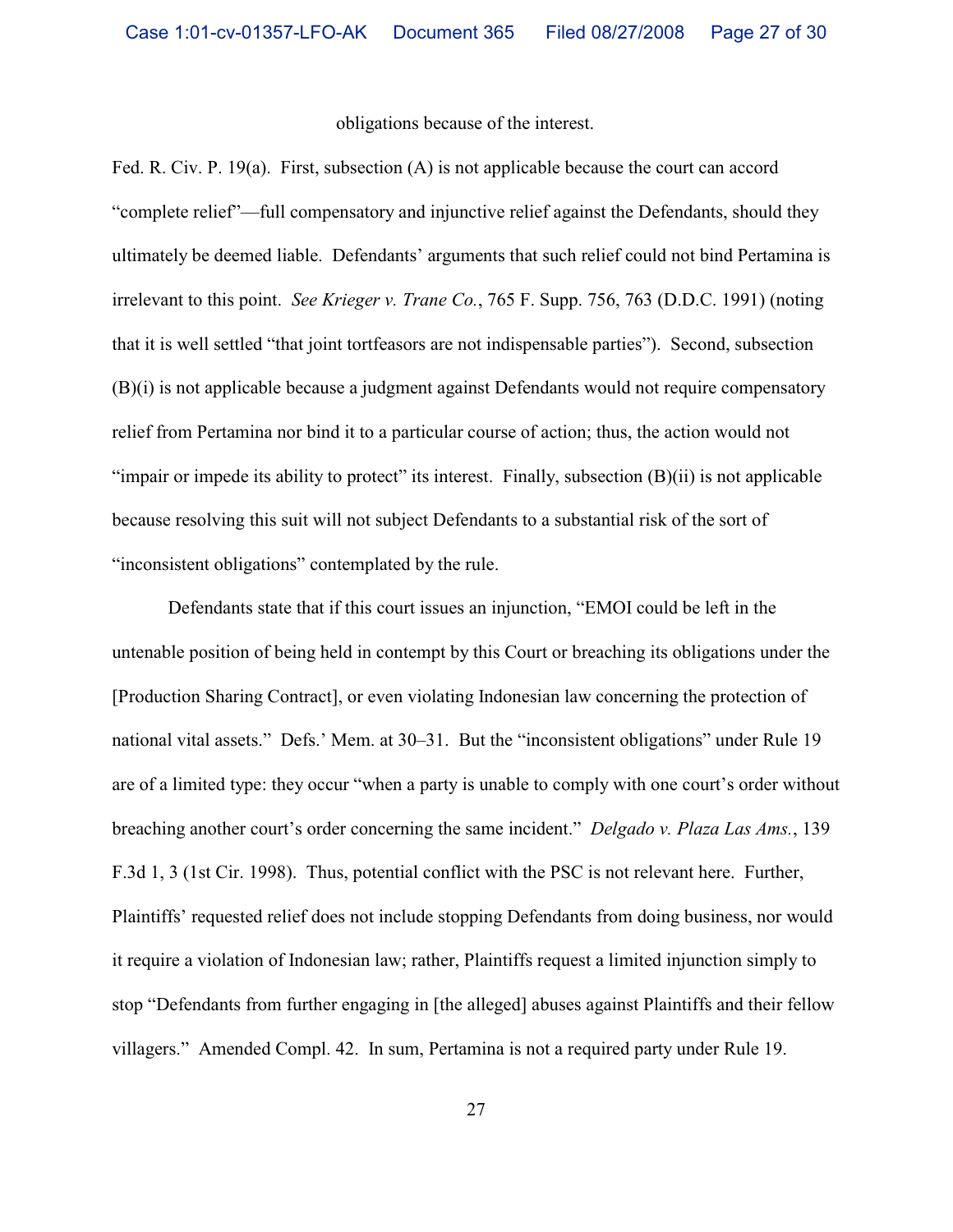In any event, even if Pertamina were a required party, the court would "in equity and good conscience" conclude that the action should nonetheless proceed, particularly because any prejudice could be lessened by "shaping the relief" to compensatory damages and, perhaps, to limited injunctive relief against Defendants. *See* Fed. R. Civ. P. 19(b); *cf. Rep. of the Philippines v. Pimentel*, 128 S. Ct. 2180, 2189, 2191 (2008) (noting that shaping relief to money damages against defendants can lessen prejudice but ultimately dismissing case under Rule 19(b) where, unlike here, absent foreign sovereign claimed rights to monies at issue in the litigation).

### **C. The Statutes of Limitations Do Not Bar Any Claims at This Stage**

Defendants' final argument is that several claims of three Plaintiffs, John Does II, IV and V, are time-barred. Specifically, they contend that the claims for battery (Claim 2), assault (Claim 3), arbitrary arrest, detention, and false imprisonment (Claim 4), negligence (Claim 5), and intentional infliction of emotional distress (Claim 6) are subject to a one-year statute of limitations, which, for these three Plaintiffs, expired before the filing of this suit on June 19, 2001. Plaintiffs concede these points, but ask the court for equitable tolling to allow their claims to proceed. They argue that equitable tolling is appropriate because of the "extraordinary circumstances" that existed in Aceh, Indonesia, at the time of the alleged torts. Defendants reply that the District of Columbia does not recognize the doctrine of equitable tolling.

Equitable tolling, generally, allows a plaintiff to initiate an action beyond the statute of limitations under any of four conditions: (1) defendant's fraudulent concealment or misconduct lulled the plaintiff into allowing the filing deadline to pass (often called the "lulling doctrine"); (2) plaintiff, despite due diligence, was unable to discover vital information bearing on the existence of his or her claim (often called the "discovery rule"); (3) plaintiff actively pursued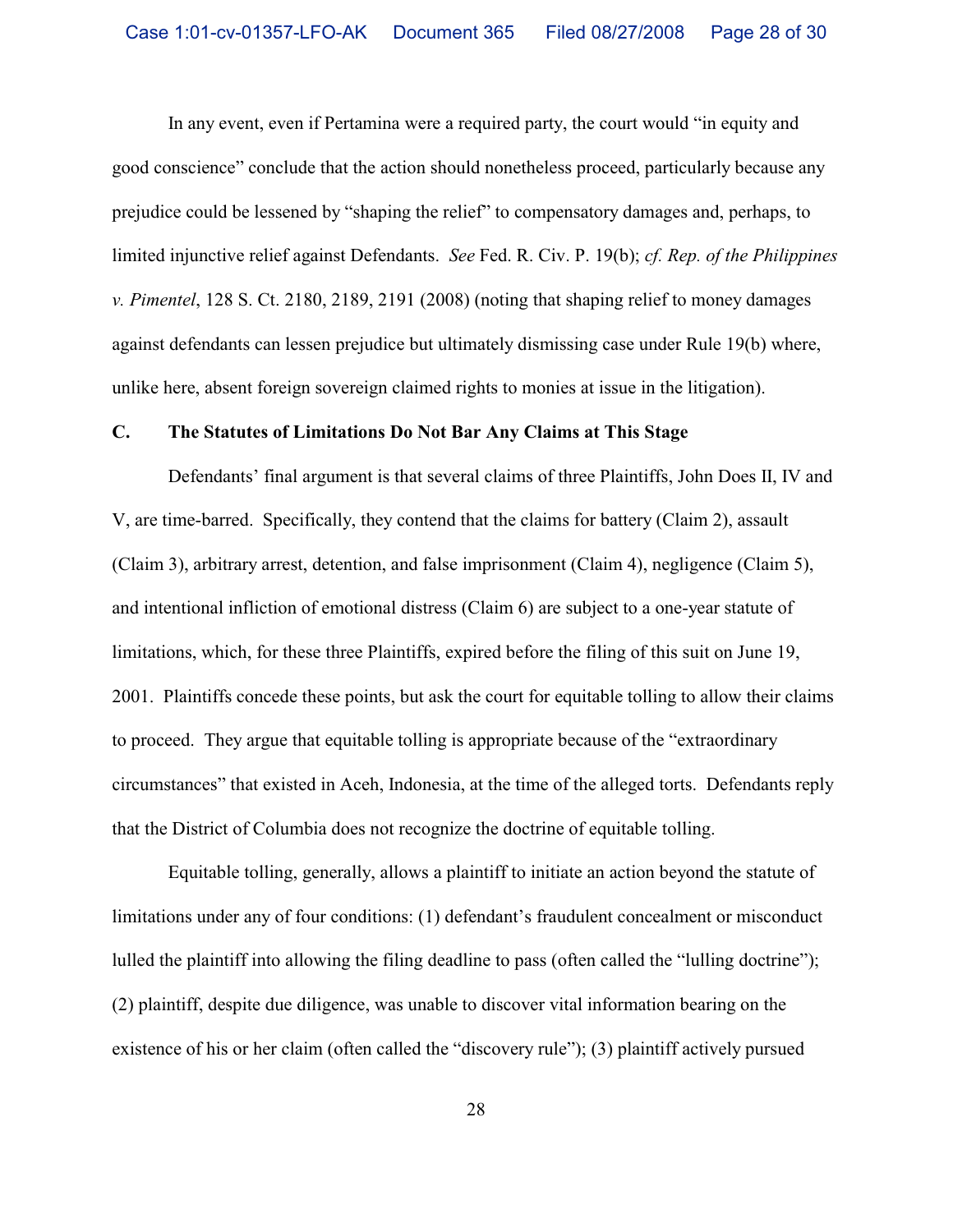judicial remedies by filing a defective pleading during the statutory period; or (4) extraordinary circumstances prevented the plaintiff from filing despite his or her diligence. Am. Jur. § 174 (2d ed. 2008) (citing various jurisdictions); *see also Bowles v. Russell*, 127 S. Ct. 2360, 2369 (2007) ("Statutes of limitations may . . . be waived or excused by rules, such as equitable tolling, that alleviate hardship and unfairness.") (Souter, J., dissenting) (citations omitted).

District of Columbia courts recognize a restricted equitable tolling doctrine. They have explicitly recognized the first two variations noted above: the lulling doctrine and the discovery rule. *See East v. Graphic Arts Indus. Joint Pension Trust*, 718 A.2d 153, 156 (D.C. 1998).<sup>3</sup> But they have rejected the third (regarding defective pleadings), *see Sayyad v. Fawzi*, 674 A.2d 905 (D.C. 1996), and, at least to this court's knowledge, have never directly addressed the fourth variation regarding "extraordinary circumstances." To resolve the present question, this court would have to predict whether the District of Columbia courts would recognize this "extraordinary-circumstances" variation. *See Novak v. Capital Mgmt. and Dev. Corp.*, 452 F.3d 902 (D.C. Cir. 2006) (noting that the federal courts reason by analogy from D.C. cases to predict how the District of Columbia Court of Appeals would apply D.C. law).

Such a prediction is not yet necessary. Even if the District of Columbia recognizes an "extraordinary-circumstances" exception, it is not clear Plaintiffs are entitled to it. Plaintiffs note that "Indonesia was in a state of violent civil conflict," that "the Indonesian justice system was closed to Plaintiffs," that "Plaintiffs were unaware that a forum was available in the United

<sup>&</sup>lt;sup>3</sup>Defendants rely on a footnote in *Johnson v. Marcheta Investors L.P.*, which stated that "District of Columbia law does not recognize the doctrine of equitable tolling." 711 A.2d 109, 111 n.2 (D.C. 1998). That statement, however, is dicta and overstates the holding of the case relied on for that proposition. *See Bond v. Serano*, 566 A.2d 47, 50 (D.C. 1989) (declining to apply equitable tolling in a particular context).